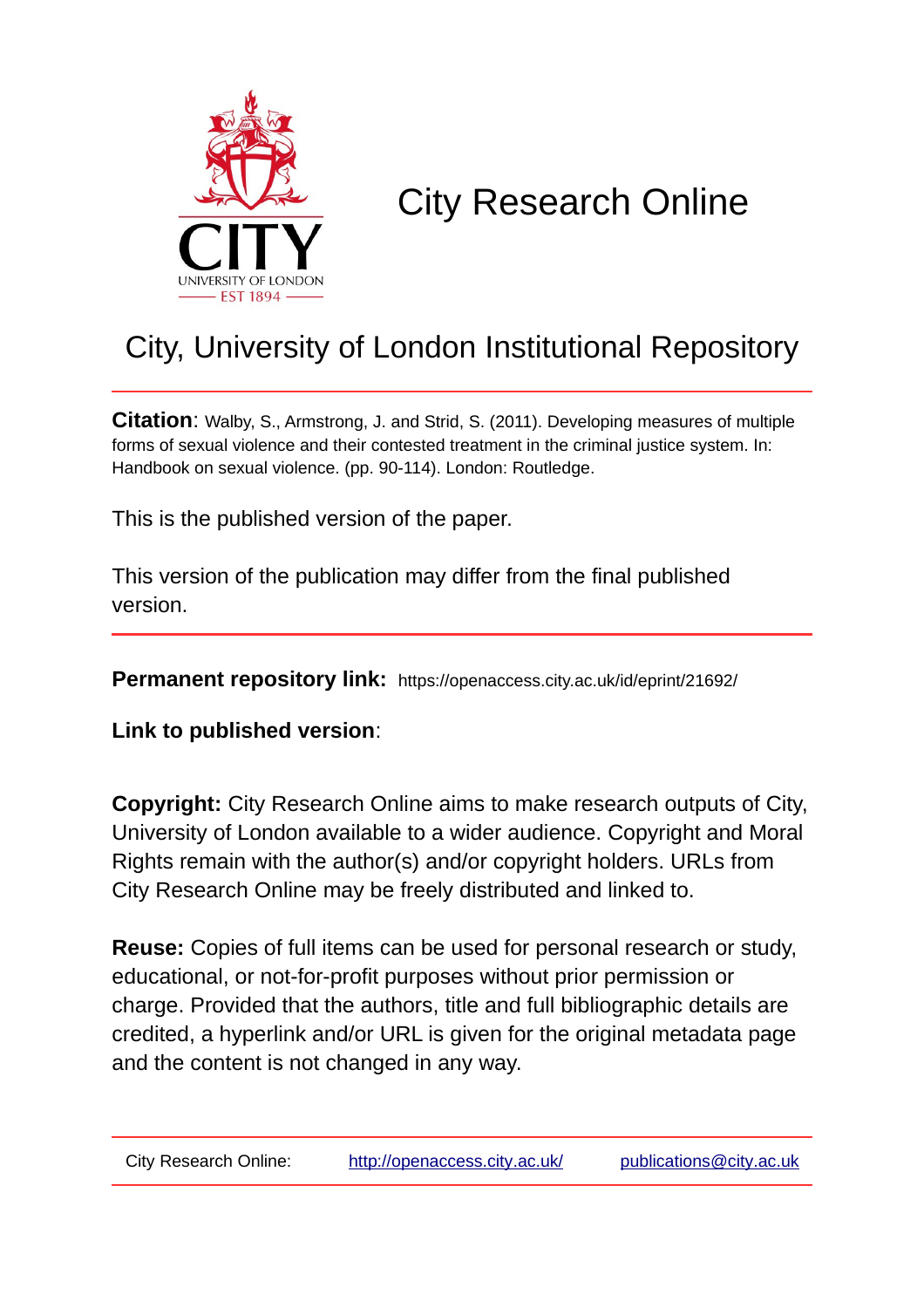# Developing measures of multiple forms of sexual violence and their contested treatment in the criminal justice system

Sylvia Walby, Jo Armstrong and Sofia Strid

## Meet Sylvia Walby

Sylvia Walby is Professor of Sociology and holds the UNESCO Chair in Gender Research at Lancaster University UK. She has worked with Jo Armstrong and Sofia Strid in the Gender Research Group on several projects including gender-based violence against women, the measurement of equality, the comparison of gender equality policies in the EU in the context of intersecting inequalities, and the gendering of the financial crisis, with funding from the EU, the Equality and Human Rights Commission and UNESCO. She has worked with the Home Office in the development of the measurement of domestic violence, sexual assault and stalking in the British Crime Survey, with the Women and Equality Unit in the measurement of the cost of domestic violence, and with the UN in the development of indicators of violence against women. In her book, Globalization and Inequalities: Complexity and Contested Modernities (Sage 2009), she argues that it is important that social science theorises violence as a fourth institutional domain alongside the economy, polity and civil society, in recognition of its importance in structuring inequalities and social relations.

## Meet Jo Armstrong

Jo Armstrong is currently a researcher in the Sociology department at Lancaster University and a member of the UNESCO Chair in Gender Research group. She has worked on equalities issues for several years, particularly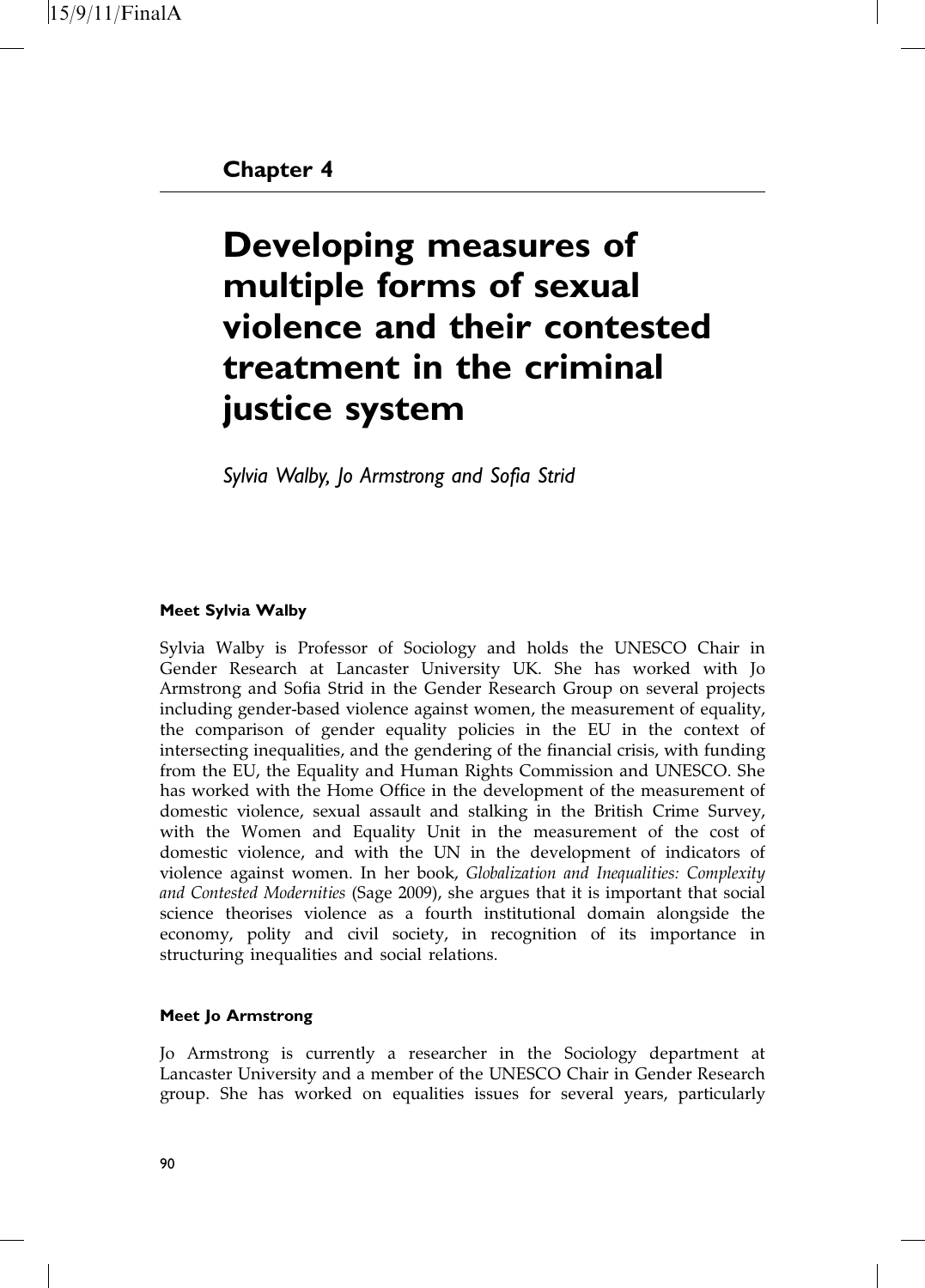gender equality, and has been involved in a variety of projects which have examined the measurement of and policies to tackle violence against women. These projects include two reviews of data and indicators for the Equality and Human Rights Commission in Britain, as well as comparative work at the EU level on gender equality policies. Having previously researched the classed and gendered dimensions of women's work, she is now working on bringing together the fields of employment and violence to explore the impact of the economic climate on levels of violence against women.

#### Meet Sofia Strid

Sofia Strid is a researcher in the Sociology department at Lancaster University, a lecturer in Gender Studies at Orebro University, Sweden, and a member of the UNESCO Chair in Gender Research Group. Sofia's research interests and projects include gender equality and the intersection of multiple inequalities, in particular in the policy field of violence against women; the quality of gender-based violence policy; comparative (gender) equality policy; and the institutionalised relation between political authorities and feminist civil society. Her most recent project examined the criminal and legal justice system in Britain with a special focus on violence and was carried out for the Equality and Human Rights Commission.

#### Introduction

What is sexual violence and how is it measured? What are the implications of using and taking different definitions and different approaches to its measurement? This chapter addresses the measurement of a wide variety of forms of sexual violence. The breadth of definition and the nature of the procedures to measure sexual violence have changed very considerably since Kelly (1988) wrote her book on the 'continuum' of sexual violence. The chapter focuses on the UK criminal justice system, while recognising that many forms of sexual violence have only recently been named and recognised as important within the criminal justice system, and others are still treated as if they were marginal to it.

There are three main forms of measurement of sexual violence. The first and most reliable is that of a nationally representative population survey, such as the British Crime Survey, though this addresses only the most common forms of sexual violence. The second is that of administrative data: offences recorded by the police as 'recorded crime' and data on cases where a criminal conviction has been obtained. The third form of measurement is found in small-scale studies, often by academics and non-governmental organisations (NGOs), using a diverse range of methods and sources. In addition to these, there are important derivative statistics for public policy purposes: the 'attrition' or 'conviction' rate that identifies the proportion of cases that are brought to justice.

There have been significant changes in the measurement of sexual violence,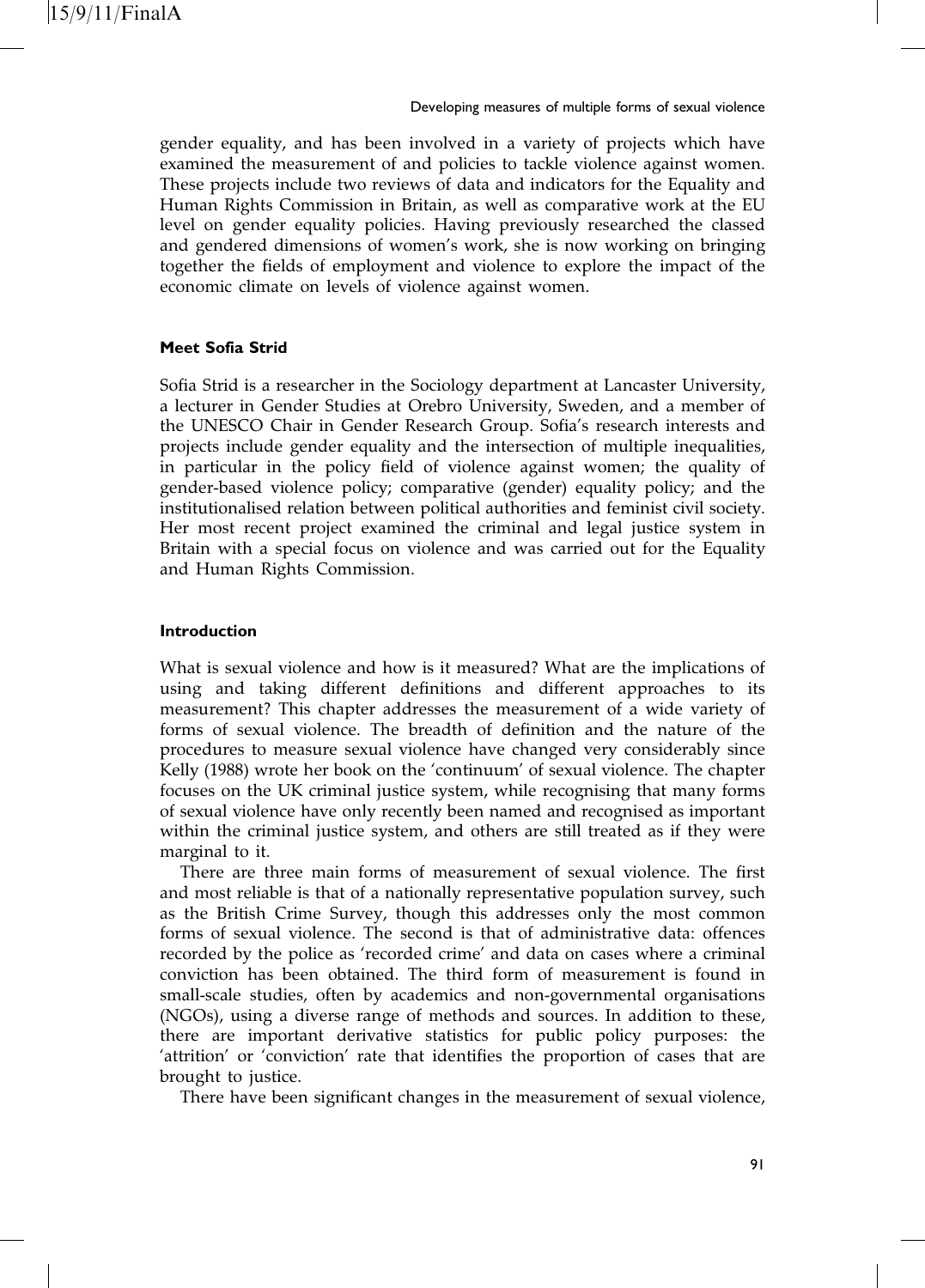which take place in the context of a dynamic policy environment, in which government is responding to pressure from NGOs and other experts (Walklate 2008). The law on sexual offences in Britain has undergone review and revision (Sexual Offences Act 2003). An action plan on tackling sexual violence and abuse was developed by the British government in 2007 (HM Government 2007), the government launched a strategy and an action plan to end violence against women and girls in November 2009 and in March 2010 respectively (HM Government 2009a, 2010), following a wide-ranging consultation (HM Government 2009b). The Crown Prosecution Service since around 2005 has embarked on a major programme of reform in practice and data collection including: domestic violence and sexual offences policies (e.g. CPS 2008a, 2009a, 2009b, 2009d); and a consultation on the single equality duty for 2010– 11 (CPS 2009c). There have been a number of reviews and reforms especially the Stern Review (Stern 2010) into the way rape complaints are handled. In addition, there have been developments in the way police respond to sexual violence, as well as the emergence of specific services such as Rape Crisis Centre phone lines and Sexual Assault Referral Centres (Lovett et al. 2004).

The aims of the chapter are to provide both an outline of the forms of data available and an illustration of the ways in which this data can be used to develop indicators to assess change. It also intends to convey the importance of properly understanding matters of definition and methods in measuring sexual violence.

#### Defining sexual violence

There are different ways of defining sexual violence. While rape and sexual assault have long been recognised as forms of sexual violence, indeed legally identified as 'sexual offences' (Home Office 2008a), though with changing definitions (Home Office 2000a, 2000b), the potential inclusion of sexual harassment, stalking, female genital mutilation, forced marriage, and trafficking are more recent developments.

Kelly (1988: 41) defines sexual violence as 'any physical, visual, verbal or sexual act that is experienced by the woman or girl, at the time or later, as a threat, invasion or assault, that has the effect of hurting her or degrading her and/or takes away her ability to control intimate contact'. This definition has the advantage of conceptual breadth and naming the interconnections between different forms of sexual violence, but it is not helpful in distinguishing between its different forms. There is also a problem in the restriction of the victim/survivor only to women. While most sexual violence is against women and girls, not all of it is, so it is inappropriate to build this restriction to women and girls into a definition of sexual violence. The chapter here tries to distinguish between different forms of sexual violence, even while recognising that they may be part of a continuum. It does not restrict victims/ survivors to women and girls, even though most of them are. It addresses the issue of different points of view in the definition of the act of sexual violence, by including not only reports by victims/survivors to surveys, but also the judgement of the criminal justice system at different stages in the processing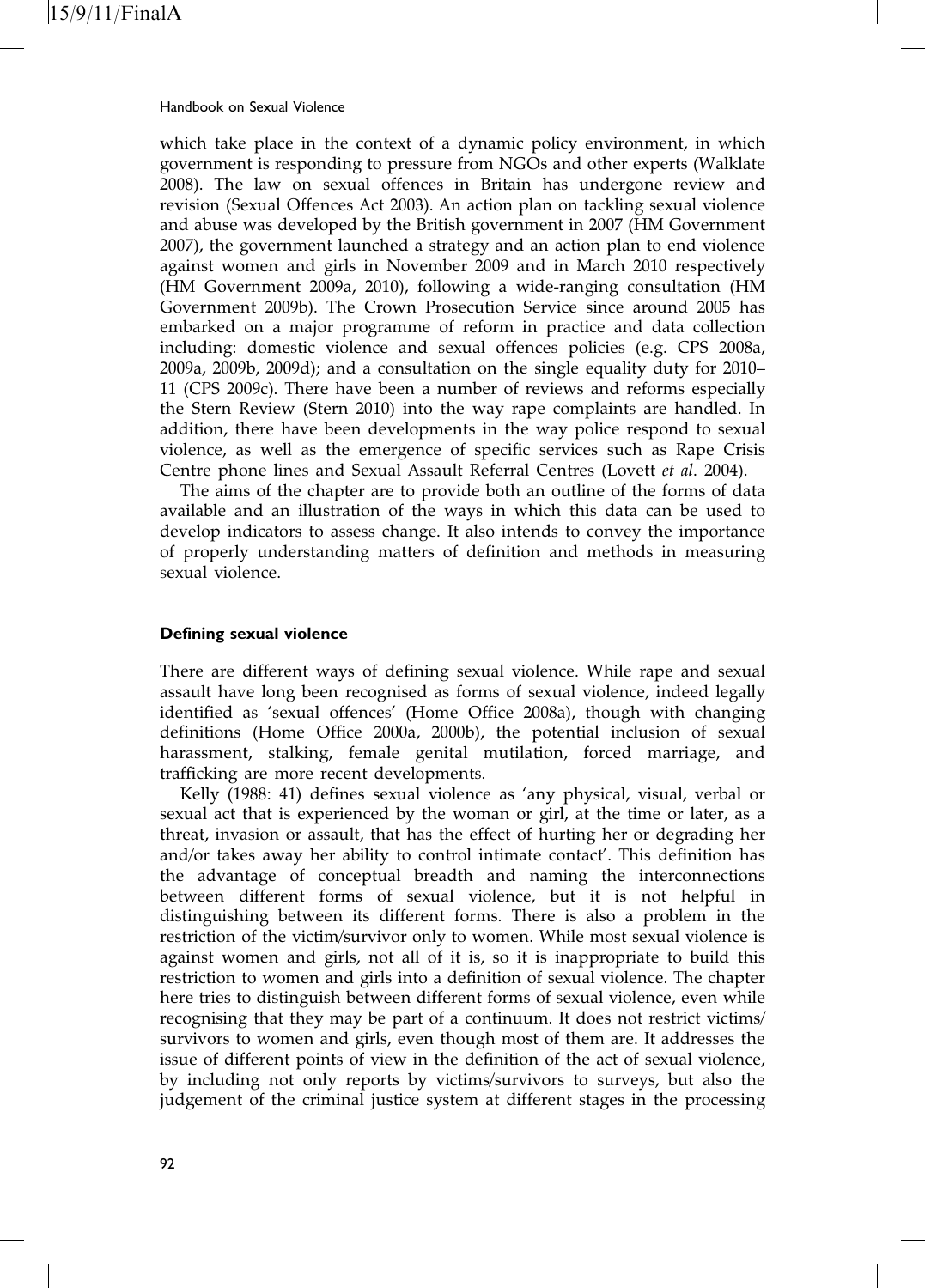of allegations. The chapter focuses primarily on data relating to violence against women. While the data in this chapter primarily concern England and Wales, the methods of measurement have wider application.

Three types of data are reported here: first, data from the British Crime Survey; second, police-recorded crime and criminal statistics; and third, data from small studies. The crime surveys, which ask a random sample of the population about their experiences of crime, provide the most robust data on the extent to which certain forms of violence against women are committed. Data from police records are used with caution, and only in the absence of other data, as they are likely to be a serious underestimate of the actual number of crimes committed since substantial numbers of people do not report such violence to the police. Data from small studies are used where these are the only data source, but here too there must be caution about any claim to representativeness or accurate knowledge about the national extent of any issue.

#### Measurement of sexual violence by national surveys

In recognition that recorded crime statistics do not include all crimes committed, there has been the development of population surveys commissioned by the government, in particular the Home Office. The British Crime Survey (England and Wales) asks a nationally representative sample of the population whether they have suffered a crime in the last year. The BCS include both crime code definitions and other definitions of violence. These surveys are in two parts: the first uses face-to-face interviewing and crime codes; the second is a self-completion section comprising different modules that vary from year to year, including a module on interpersonal violence. Self-completion encourages a higher rate of disclosure of domestic and sexual violence, and the module uses a wider range of definitions. The level of domestic violence disclosed in the self-completion module is five times higher than that in the face-to-face part of the survey (Walby and Allen 2004). A selfcompletion module on domestic violence was included in 1996, 2001, 2004/05, 2005/06, 2006/07 and 2007/08, and in some years there have been questions on sexual victimisation, which include asking about the relationship of the offender to the victim.

Thus the source of the most reliable data on the extent of sexual violence is the British Crime Survey (BCS), in particular the sections of the self-completion module that address sexual assault. These surveys are more reliable than recorded crime data because of the low rate of reporting such crimes to the police, although even survey data may still underestimate the extent of crime. Since this is a sample survey, forms of sexual violence that are less common cannot be accurately identified using this method, so remain invisible.

According to the British Crime Survey, approximately 10,000 women are sexually assaulted every week (BCS self-completion 2007/2008). There have been small fluctuations in the percentage of women who suffer sexual assault, but no substantial change in any one direction, as shown in Table 4.1. According to the BCS self-completion, this varies between 2.1 per cent in 2000/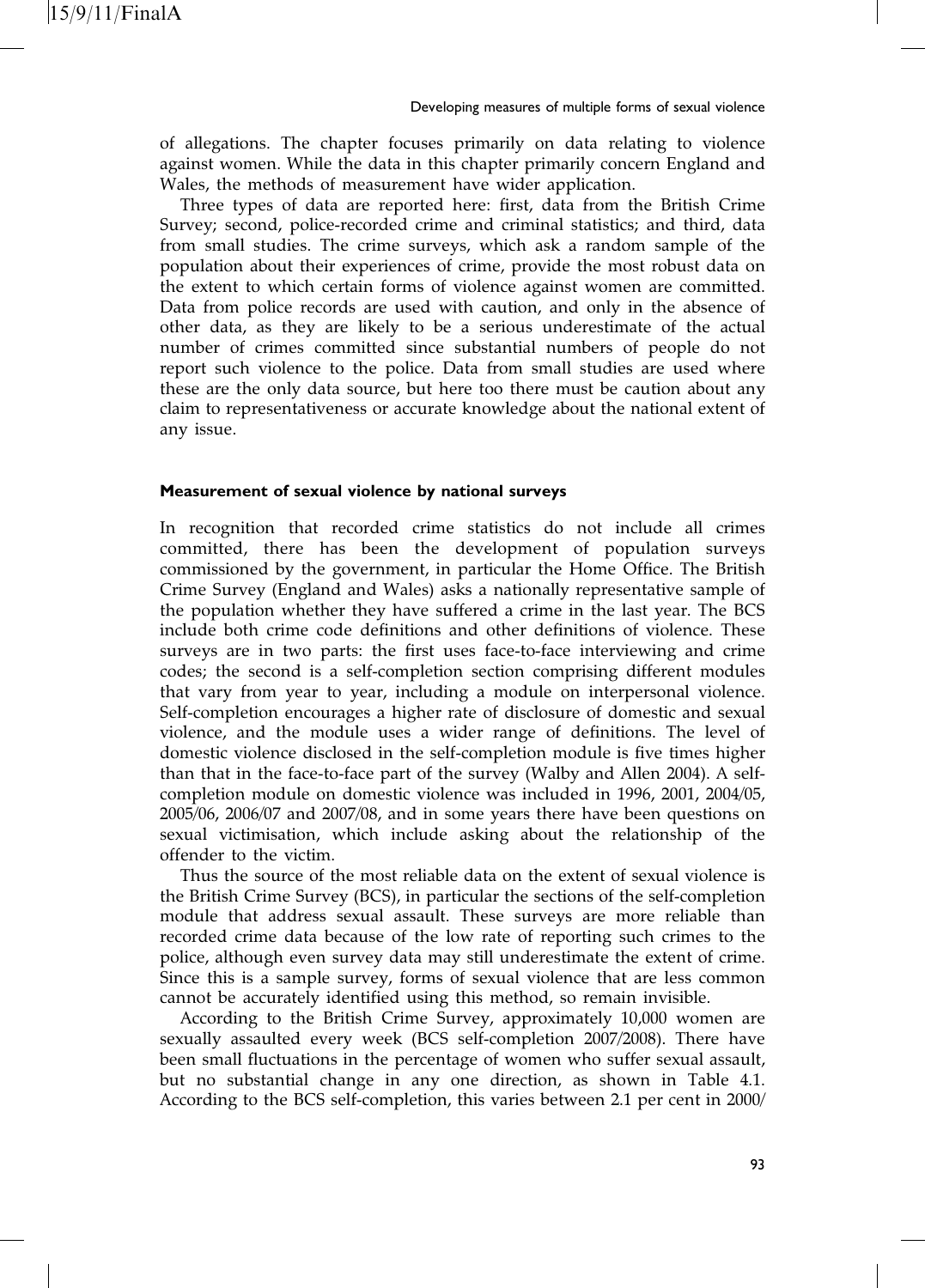01, 2.7 per cent in 2004/05, 3 per cent in 2007/08 and 2.5 per cent in 2008/09. While percentages for men are included in the table, they are too small to be reliable, and are included merely to indicate that there were a few such reports.

Table 4.1 Prevalence of sexual violence among adults aged 16–59 in the last year, England and Wales, % (British Crime Survey)

|                                           | <b>Sex</b> |       |          | 2001 2004/05 2007/08 2008/09 |                  |
|-------------------------------------------|------------|-------|----------|------------------------------|------------------|
| Sexual assault (any assault including     |            |       |          |                              |                  |
| attempts) $%$                             | M          | 0.2   | 0.6      | 0.4                          | 0.4              |
|                                           | F          | 2.1   | 2.8      | 2.9                          | 2.5              |
| By type:                                  |            |       |          |                              |                  |
| Serious sexual assault including attempts | M          | 0.1   | 0.1      | 0.1                          | 0.1              |
|                                           | F          | 0.5   | 0.5      | 0.6                          | 0.5              |
| Serious sexual assault excluding attempts | М          | < 0.1 | 0.1      | 0.1                          | $\boldsymbol{0}$ |
|                                           | F          | 0.3   | 0.3      | 0.4                          | 0.3              |
| Rape including attempts                   | M          | < 0.1 | 0.1      | 0.1                          | 0.1              |
|                                           | F          | 0.3   | 0.4      | 0.5                          | 0.4              |
| Rape excluding attempts                   | M          | < 0.1 | 0.1      | 0.1                          | 0                |
|                                           | F          | 0.2   | 0.2      | 0.3                          | 0.3              |
| Assault by penetration including attempts | М          | < 0.1 | 0.1      | $\Omega$                     | $\theta$         |
|                                           | F          | 0.3   | 0.2      | 0.3                          | 0.3              |
| Assault by penetration excluding attempts | М          | < 0.1 | $\Omega$ | $\theta$                     | $\theta$         |
|                                           | F          | 0.2   | 0.2      | 0.2                          | 0.1              |
| Less serious sexual assault               | М          | 0.2   | 0.5      | 0.3                          | 0.4              |
|                                           | F          | 1.9   | 2.6      | 2.7                          | 2.3              |
|                                           |            |       |          |                              |                  |

Sources: 2004/05-2008/09: Walker et al. (2009); 2001: Finney (2006)

Data are available on the amount of intimate partner abuse that is sexual, as shown in Table 4.2.

Table 4.2 Prevalence of intimate violence in the last year (partner abuse, non-sexual; sexual assault), % England and Wales (British Crime Survey)

|                              |   | Sex 2001 | 2004/05 | 2008/09  |
|------------------------------|---|----------|---------|----------|
| Partner abuse (non-sexual)   |   |          |         |          |
| - any abuse, threat or force | M | 4.5      | 3.6     | 2.7      |
|                              | F | 6        | 4.7     | 4.4      |
| - threat or force            | M | 2.3      | 2       | 1.2      |
|                              | F | 4.2      | 3.2     | 2.7      |
| Sexual assault               |   |          |         |          |
| - any including attempts     | M | 0.2      | 0.6     | 0.4      |
|                              | F | 2.1      | 2.7     | 2.5      |
| - serious including attempts | M | 0.1      | 0.1     | 0.1      |
|                              | F | 0.5      | 0.5     | 0.5      |
| - serious excluding attempts | M | < 0.1    | 0.1     | $\theta$ |
|                              | F | 0.3      | 0.3     | 0.3      |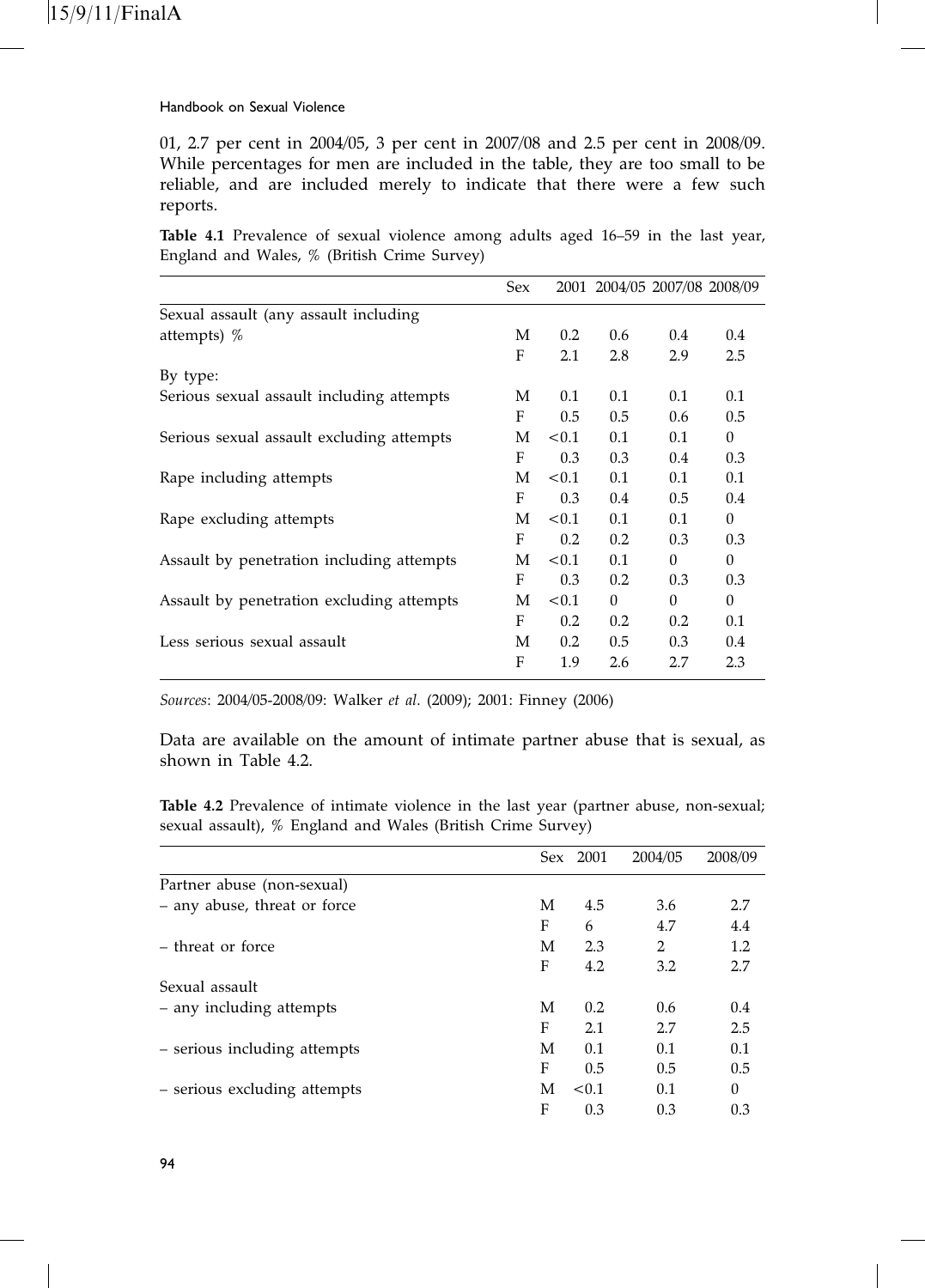#### Developing measures of multiple forms of sexual violence

| - rape 2003 including attempts                   | M | < 0.1 | 0.1   | 0.1          |
|--------------------------------------------------|---|-------|-------|--------------|
|                                                  | F | 0.3   | 0.3   | 0.4          |
| - rape 2003 excluding attempts                   | M | < 0.1 | 0.1   | 0            |
|                                                  | F | 0.2   | 0.2   | 0.3          |
| - assault by penetration 2003 including attempts | M | < 0.1 | 0.1   | $\theta$     |
|                                                  | F | 0.3   | 0.2   | 0.3          |
| - assault by penetration 2003 excluding attempts | М | < 0.1 | < 0.1 | $\mathbf{0}$ |
|                                                  | F | 0.2   | 0.1   | 0.1          |
| - Less serious sexual assault                    | M | 0.2   | 3.6   | 0.4          |
|                                                  | F | 1.9   | 4.7   | 2.3          |

Sources: 2008/09: Walker et al. (2009); 2001 and 2004/05: Finney (2006)

#### Recorded crime statistics

Data on the extent of violent crime offences, that are defined by crime codes and recorded by police, are reported on by the Home Office and placed in the public domain as 'recorded crime'. Recorded crime is a source of data only on those offences that are reported to and subsequently recorded by the police. Many instances of violence are not reported to the police (Walby and Allen 2004). Events that are reported are variously recorded: as incidents, crimerelated incidents, or crimes. In some instances, events that may be considered crimes are recorded as incidents. This means that these data do not constitute a reliable estimate of the full extent of violence, but rather an underestimate.

In order to measure the extent of violent crime and access to justice, the criminal justice system collects data using units that are defined predominantly in crime codes. These are embedded in law and institutional practice, with manuals specifying the definitions together with instructions as to coding practice. Changes to both the Crime Code (for example the creation of new offences in law) and to the rules used in counting crime impact upon crime recording practices and, by implication, the availability of data and whether it is possible to conduct analyses over time. Recording practices changed with the introduction of the National Crime Recording Standard in 2002 (England and Wales) (Home Office 2009a). The recording of sexual offences was modified by the Sexual Offences Act 2003, slightly widening the definition of rape (Home Office 2008a).

Table 4.3 shows the number of sexual offences recorded by the police 1997– 2009. The category 'most serious sexual crime' includes rape of female/male; sexual assault on male/female; gross indecency; unlawful sexual activity with child; and trafficking for sexual exploitation. 'Other sexual offences' includes incest; abduction of female; exposure or voyeurism; and exploitation of prostitution. Police-recorded crime statistics (Table 4.3) show an increase in the number of most serious sexual crime and sexual offences reported and recorded by the police over the past 11 years. The number of recorded rapes has more than doubled. However, changes in reporting and recording practices mean that this is not necessarily indicative of an increase in rape; rather it is an increase in the official recording of rape.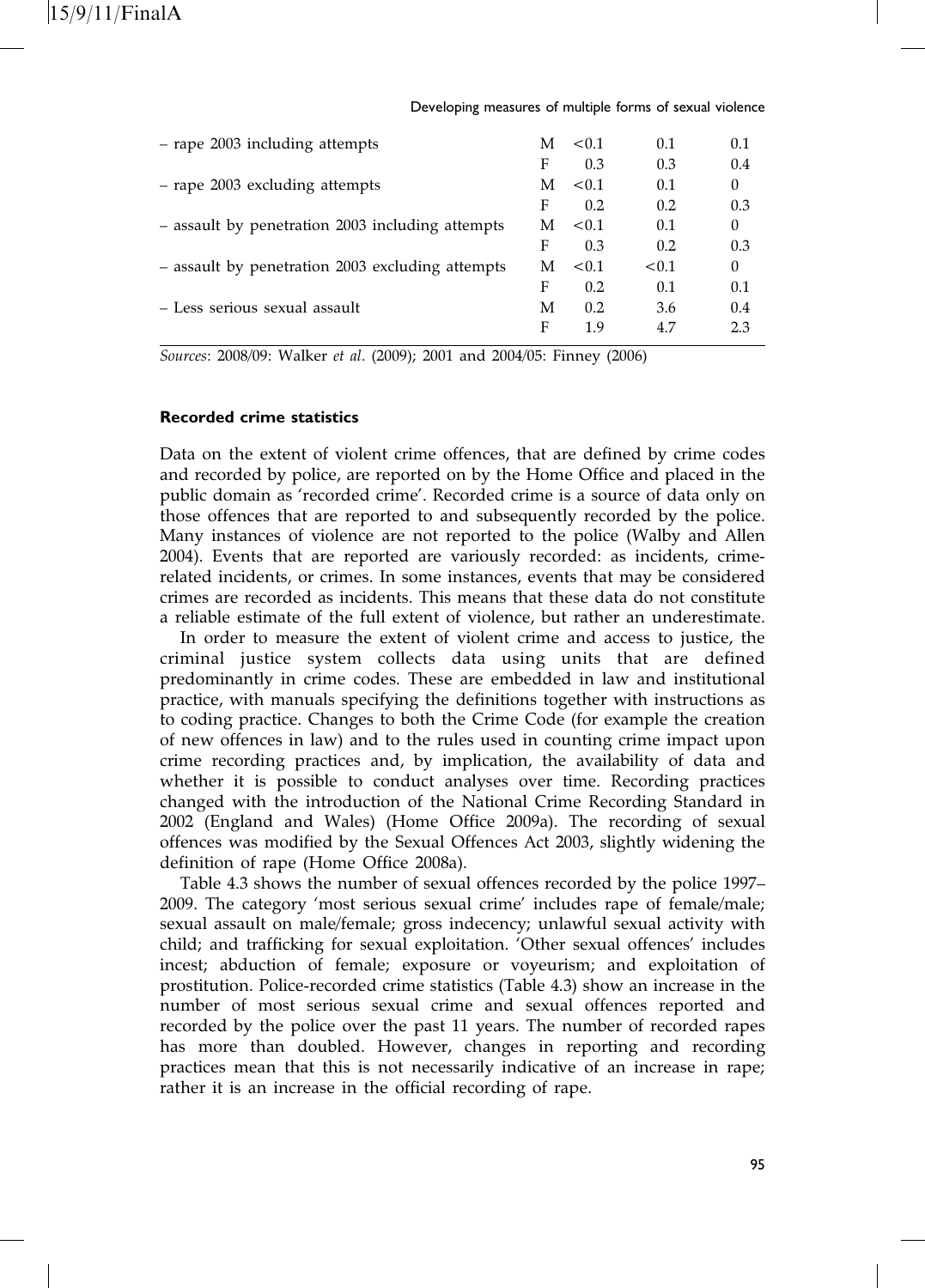| Year                  | 1997   | 1998/99 | 2000/01 | 2002/03 | 2004/05 | 2006/07 | 2008/09 |
|-----------------------|--------|---------|---------|---------|---------|---------|---------|
| Rape of a female      | 6.281  | 7.132   | 7.929   | 11.445  | 12,869  | 12.624  | 12,165  |
| Rape of a male        | 347    | 504     | 664     | 850     | 1.144   | 1.150   | 968     |
| Total most serious    |        |         |         |         |         |         |         |
| sexual crime          | 31.334 | 33.424  | 35.152  | 45.317  | 47.542  | 43.738  | 40,787  |
| Other sexual offences | 1.756  | 12.948  | 10.726  | 13.573  | 15.320  | 13.784  | 10,701  |
| Total sexual offences | 33.090 | 46.372  | 45.878  | 58.890  | 62,862  | 57.522  | 51,488  |

Table 4.3 Police-recorded crime statistics on sexual offences, England and Wales

Source: Walker et al. (2009)

Table 4.4 shows the police-recorded crime statistics for exploitation of prostitution, abduction of a female (includes forced marriage), trafficking for sexual exploitation and female genital mutilation (FGM) (unfortunately the category of FGM and poisoning is not disaggregated).

Table 4.4 Police-recorded crime statistics on specific forms of violence 2002/03–2008/09, England and Wales

| Year    | Exploitation<br>of prostitution | Abduction of<br>female | Trafficking for<br>sexual exploitation | FGM (or<br>poisoning) |
|---------|---------------------------------|------------------------|----------------------------------------|-----------------------|
| 2002/03 | 127                             | 291                    |                                        |                       |
| 2003/04 | 186                             | 403                    |                                        |                       |
| 2004/05 | 117                             | 86                     | 21                                     |                       |
| 2005/06 | 153                             | 36                     | 33                                     |                       |
| 2006/07 | 190                             | 21                     | 43                                     |                       |
| 2007/08 | 184                             | 4                      | 57                                     |                       |
| 2008/09 | 174                             | 4                      | 54                                     | 159                   |

Source: Home Office Recorded Crime Statistics 2002/03–2008/09

#### Reports on the extent of sexual violence by smaller studies

Data on specific forms of sexual violence, such as forced marriage and trafficking, draw on research estimates; there is no national survey data or full administrative data to collect or assess (HM Government 2009a). Instead, qualitative evidence and reports published by the voluntary sector, national and international governmental reports, and academic research are the main sources of evidence in this area. In general, there is an agreement among academics and within the Home Office that there is no reliable or commonly accepted data on the number of incidents of forced marriage, female genital mutilation (FGM) or trafficking (HM Government 2009a; Kelly and Regan 2000).

The majority of cases of forced marriage reported to date in the UK involve South Asian families (HM Government 2008; Force Marriage Unit no year). However, forced marriage is not solely a South Asian problem. There have been cases involving families from East Asia, the Middle East, Europe and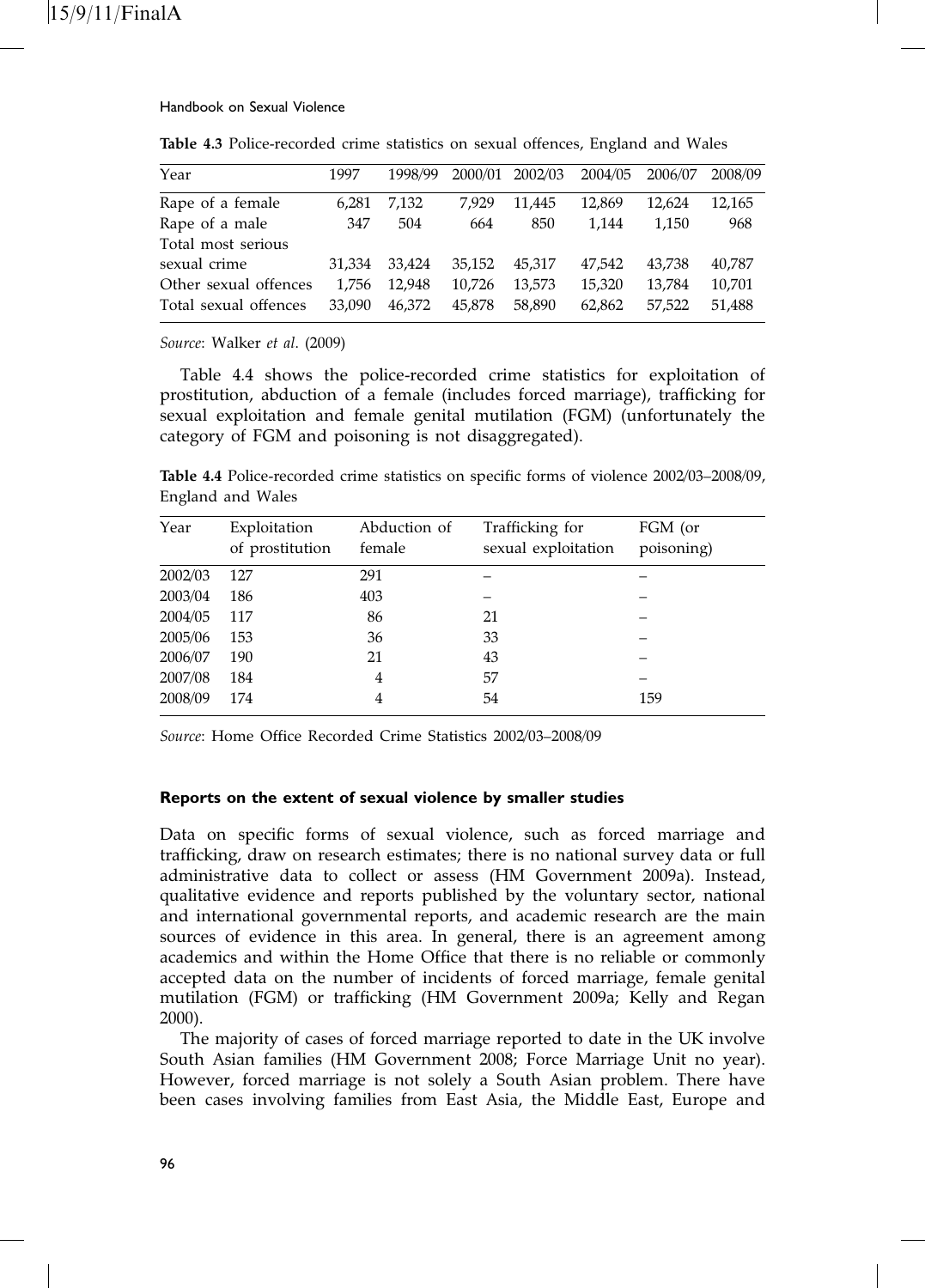Africa. In 2008, over 1,600 incidents of suspected forced marriage were reported to the Forced Marriage Unit (FMU) (see Table 4.7). In 2009, the FMU gave advice or support on 1,682 cases. More women than men seek support or advice from the FMU: 86 per cent of the cases involved females and 14 per cent involved males (FCO 2010). The number of annual forced marriage cases dealt with by the FMU ranges from 250 to 300. In total, 1,600 annual cases are reported to the FMU (see Table 4.7). Research shows that this number does not reflect the number of actual annual cases of forced marriage; an estimated 5,000 to 8,000 cases are reported by Kazimirski et al. (2009) and DCSF (2009). An estimate of the national prevalence by civil society organisation Karma Nirvana and the Forced Marriage Unit also suggests that there are between 5,000 and 8,000 cases of forced marriages in England and Wales each year (see Table 4.7). The estimate is based on the number of forced marriage cases encountered by local organisations within ten local authorities (FMU no year; HM Government 2009c). Civil society organisation Women's Aid reported 194 phone calls regarding forced marriage in 2007 (Women's Aid website 2007).

Data on the actual number of women refugees fleeing from forced marriage are not available from any official survey, although Women's Aid reports 870 refugee women fleeing from forced marriage annually (Women's Aid 2007). Thirty five cases of forced marriage were prosecuted over a nine-month period in four CPS areas (CPS 2008). All defendants were male and Asian, most were spouse or ex-spouse (all were spouse or ex-spouse when there was only one defendant). Victims were equally likely to be male as female (CPS 2008).

Estimates on female genital mutilation (FGM) are equally varied (see Table 4.7). For example, estimates of the total prevalence of FGM in England and Wales range from 66,000 (Home Office 2009c) to 273,500 (Dorkenoo et al. 2007). The estimated number of girls under 15 at risk of FGM ranges from 16,000 (End Violence Against Women (EVAW) 2007) to 240,000 (Government Equalities Office (GEO) no date). In between those numbers, Dorkenoo et al. (2007) estimate that 22,000 girls under the age of 15 are at risk of becoming victims of FGM. The data are thus very variable. Some suggestions as to why this is the case, and why the estimates differ, include: the use of different sample sizes; the inclusion of more countries practising FGM in some studies; and whether or not second generation immigrants are included in the sample. Dorkenoo et al. apply a method where they: 1) identify countries in which FGM is practised and from which there is considerable migration to England and Wales; 2) identify published data on the prevalence of FGM in those countries; 3) apply that data to the Census and birth registration data for England and Wales to estimate the number of FGM cases. Kwateng-Kluvitse (2004), whose estimation of the total prevalence of FGM is similar to Dorkenoo et al., derives the numbers by applying the World Health Organisation's estimates of the prevalence of FGM figures in FGM practising countries to estimates of numbers of women reporting FGM from six of these countries of origin. Studies are, according to Dorkenoo et al., producing underestimates of the prevalence of FGM as they omit the second generation of women; women who were born in the UK but who may have undergone FGM. Secondly, Dorkenoo et al. suggest that the UK Labour Force Survey, which has previously been used to derive the estimates of females affected by FGM, was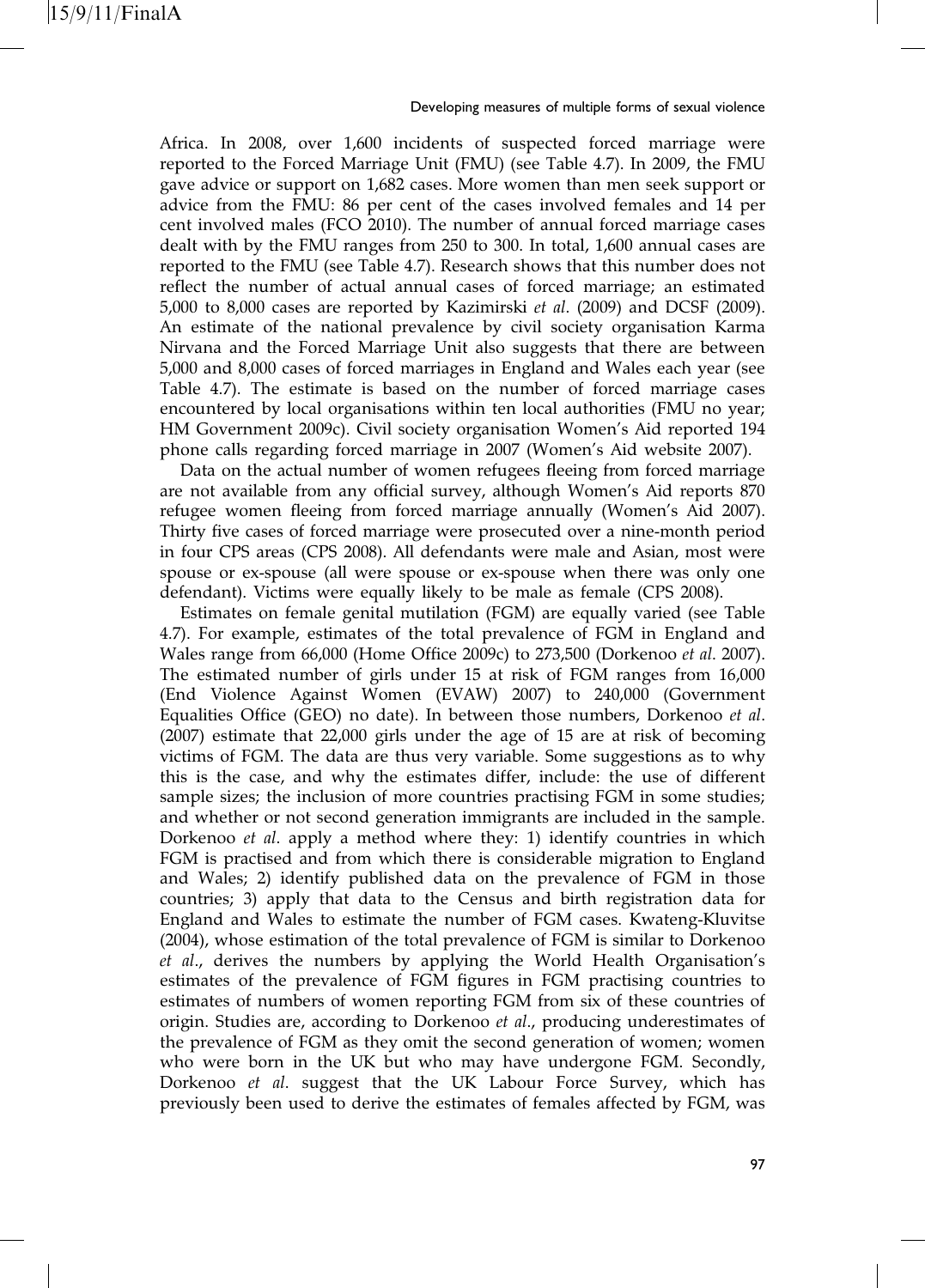not large enough to produce relevant estimates; previous estimates were subject to sampling variability.

There is a lack of reliable data on the number of women (and men) trafficked for the purpose of sexual exploitation in the UK; the range of estimates is shown in Table 4.7. In 1998, research carried out by Kelly and Regan (2000) identified 71 women victims being trafficked into prostitution in the UK but they describe the estimation as problematic. Key problems in estimating the number of victims include, first, defining what counts as trafficking since there is no commonly agreed definition and, second, that there is a vast number of 'hidden' cases of trafficking for sexual exploitation. The average annual number of trafficking cases between 2005 and 2009, according to recorded crime statistics, is 42 (see Table 4.7). Kelly and Regan (2000) identify 71 cases. Estimations of the extent of trafficking cases vary from 1,450 (Kelly and Regan 2000) to 4,000 (Zimmerman et al. 2006a, 2006b; Home Office 2007; HM Government 2009c). There is reason to believe that trafficking for sexual exploitation is increasing in the UK (Kelly and Regan 2000; HM Government 2009c; Joint Committee on Human Rights (JCHR) 2006; Zimmerman et al. 2006a, 2006b).

In addition to the governmental departments, the United Kingdom Human Trafficking Centre (UKHTC), End Violence Against Woman (EVAW), (formerly) the Women's National Commission, and the Poppy project are main actors in the field. The Poppy project offers accommodation and services to victims. Between March 2003 and May 2006, 489 referrals were made to the Poppy project, 99 women were accepted for accommodation and support, and 25 women were provided with outreach services. The scheme operates mainly in London, has tightly focused criteria, and depends upon self- or official referral. As a result, there is reason to suspect that the number of victims nationwide will be considerably higher, and indeed may well be higher than the estimated 4,000 provided by the Home Office. The suggestion that the number of women being trafficked for prostitution into the UK is on the increase seems to be corroborated by the fact that 'whereas 10 years ago 85% of women in brothels were UK citizens, now 85% were from outside UK' (JCHR 2006: Q14).

Further estimates of these forms of sexual violence, drawn from academic research, the voluntary sector, government reports and specialised governmental units, are shown in Table 4.7. The Forced Marriage Unit presents data but only on the number of reported cases per year. For estimations of the prevalence, Kazimirski et al. (2009) is one of the key sources referred to by academia, NGOs and governmental departments, as are reports by the NGO Karma Nirvana. Dorkenoo et al. (2007) appears to be one of the most widely cited sources on the number of victims of FGM, referred to in both governmental and civil society publications, including the Home Office, the (formerly) GEO and EVAW, as well as by other researchers. The UK Human Trafficking Centre (2009) provides information on the number of defendants and victims in trafficking cases. In terms of estimating the number of actual trafficked women, Kelly and Regan (2000) and Zimmerman (2006a, 2006b) seem to be the most reliable sources and are widely cited within academia, by NGOs and used by the Home Office.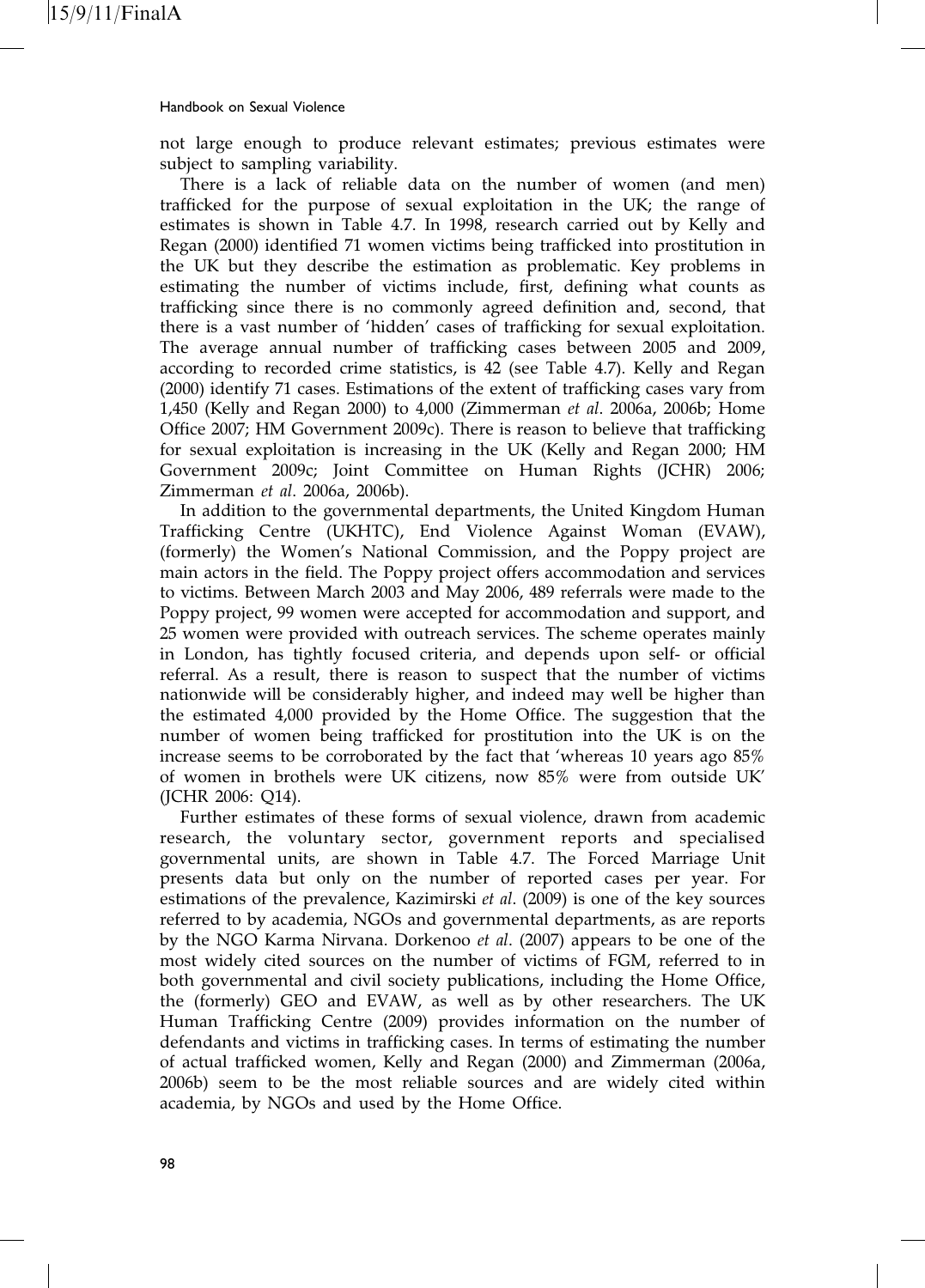| <b>Table 4.5</b> Forced marriage protection order applications made since implementation in |  |  |
|---------------------------------------------------------------------------------------------|--|--|
| November 2008 to end of October 2009                                                        |  |  |

| Location             | Total                                                           |     |     | Adult Child Third party Other | Outside |
|----------------------|-----------------------------------------------------------------|-----|-----|-------------------------------|---------|
|                      | applications victims victims applicants applicants jurisdiction |     |     |                               |         |
| England and Wales 83 |                                                                 | 18. | 39. | 15                            |         |

Source: Ministry of Justice (2009)

Table 4.6 Forced marriage protection orders made since implementation in November 2008 to end of October 2009

| Location     | Total     |  | Withdrawn Refused Undertaking Order Dealt |      |          | Orders             |
|--------------|-----------|--|-------------------------------------------|------|----------|--------------------|
|              | disposals |  | made                                      | made | with     | with               |
|              |           |  |                                           |      | ex-parte | power<br>of arrest |
| England      |           |  |                                           |      |          |                    |
| and Wales 94 |           |  |                                           | 86   | 55       | 71                 |

Source: Ministry of Justice (2009)

| Form of violence   | Highest estimate             | Lowest estimate              |
|--------------------|------------------------------|------------------------------|
| Forced marriage    | $5,000 - 8,000$ <sup>1</sup> | $1,600^2$                    |
|                    |                              | $159^{3}$                    |
| $<$ 15 FGM risk    | 24,000 <sup>4</sup>          | $16,000^5$                   |
| FGM annual cases   | $3,000 - 4,000$ <sup>6</sup> | $3,000 - 4,000$ <sup>6</sup> |
| FGM total          | $279,500^7$                  | $66,000^8$                   |
|                    | $273,500^9$                  |                              |
| Honour crimes      | $18^{11}$                    | $18^{11}$                    |
| Incidents/offences | $256^{10}$                   | $132^{10}$                   |
| Honour murders     | $12^{12}$                    | $10^{13}$                    |
| Trafficking        | $4,000^{14}$                 | $164^{16}$                   |
|                    | $1,450^{15}$                 | $71^{17}$                    |
|                    |                              | $42^{18}$                    |

Table 4.7 Estimates for forced marriage, FGM and trafficking

Sources:

1. DCSF (2009). Numbers refer to estimated prevalence.

- 2. FMU (no year); HM Government (2009d). Number refers to annual number of cases reported to the Forced Marriage Unit.
- 3. Home Office recorded crime statistics 2008/2009.
- 4. Dorkenoo et al. 2007. Number refers to girls under 15 at risk of FGM in the UK.
- 5. EVAW (2007).
- 6. Sleator (2003).
- 7. Kwateng-Kluvitse (2004).
- 8. HM Government (2009c); HM Government (2009a).
- 9. Dorkenoo et al. (2007).
- 10. HM Government (2009a).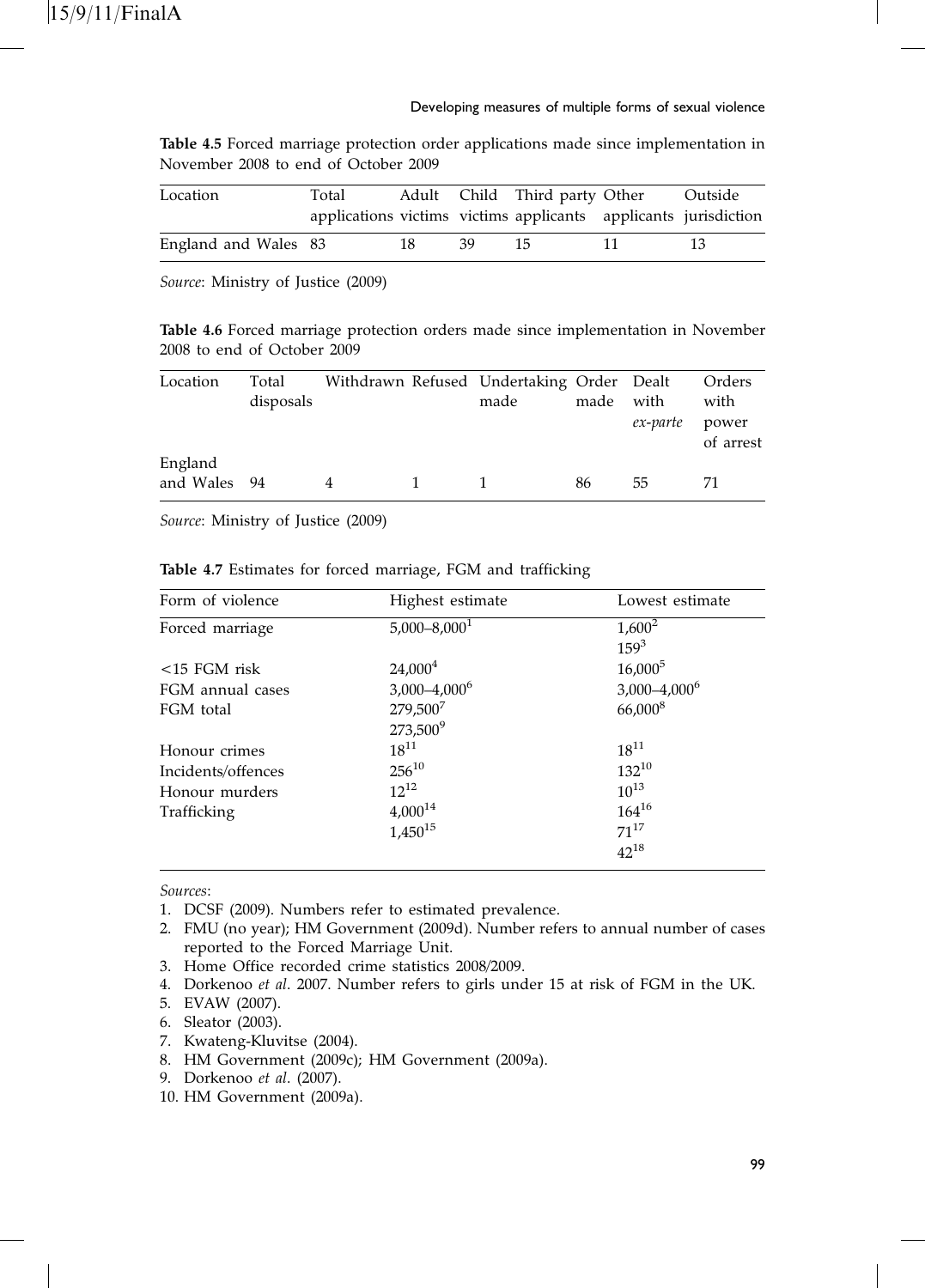- 11. CPS (2008). Prosecuted cases over a nine-month period in four CPS areas.
- 12. HM Government (2009a).
- 13 Meetoo and Mirza (2007).
- 14. HM Government (2009c); Zimmerman et al. (2006a); Zimmerman et al. (2006b). Estimated number of trafficked women in the UK 2003.
- 15. Kelly and Regan (2000); HM Government (2009c). Estimated numbers in 1998.
- 16. UKHTC (2009).
- 17. Kelly and Regan (2000).
- 18. Home Office (2009b) Recorded crime statistics. Annual average 2005–2009.

#### Developing indicators of justice: attrition in rape cases

Using sources of data such as those discussed above, indicators can be derived which enable monitoring of changes in the justice system. One example is rates of attrition, used in examining the concept of a 'justice gap'. The 'justice gap' is defined by the House of Commons Justice Committee (2009: 11, note 28) as: 'the difference between the number of crimes which are recorded and the number which result in their perpetrator being brought to justice'. However, it could be argued that the 'true' starting point of the gap is possibly 'earlier' in the process, i.e. the number of crimes committed, as estimated by surveys, as opposed to the number recorded. These statistics on the number of crimes committed relative to those brought to justice are used to calculate the extent of attrition, which can be used as a measure of the 'justice gap'. Attrition refers to those cases dropping out of the criminal justice process. Cases may 'drop out' for a number of reasons at various stages, including the decision of the victim not to report a crime and discontinuance by the prosecutors (Kelly et al. 2005).

The terms 'attrition' and 'conviction' are sometimes used interchangeably, or at least confused, in debates over 'attrition rates' and 'conviction rates'. The conviction rate refers to the proportion of crimes committed that result in conviction. Following this definition, a higher or increased rate of conviction implies improvement (i.e. a greater proportion of cases are resulting in conviction) while a lower rate implies deterioration (i.e. a lower proportion of cases are resulting in conviction). If the meaning of 'attrition' is the fall out or the extent to which cases are lost before being brought to justice then, strictly speaking, the attrition rate refers to the proportion of cases that 'fall out' over the course of the criminal justice process. Using this definition, then we would refer to say a '70 per cent attrition rate' where we mean that 70 per cent of crimes are not brought to justice. A decline in the attrition rate to 60 per cent would imply an improvement, in that a lower proportion of cases were dropping out; an increase in the attrition rate to 80 per cent would imply deterioration, in that a higher proportion of cases were dropping out. Following this definition, we can use 'points of attrition' to refer to those stages at which cases are lost, for example, between reporting and prosecution for reasons such as insufficient evidence. However, in some studies (e.g. Lovett and Kelly 2009), the figure attached to the term attrition is the same as the figure that others call 'conviction'. This is a little confusing, so we adopt the practice outlined here.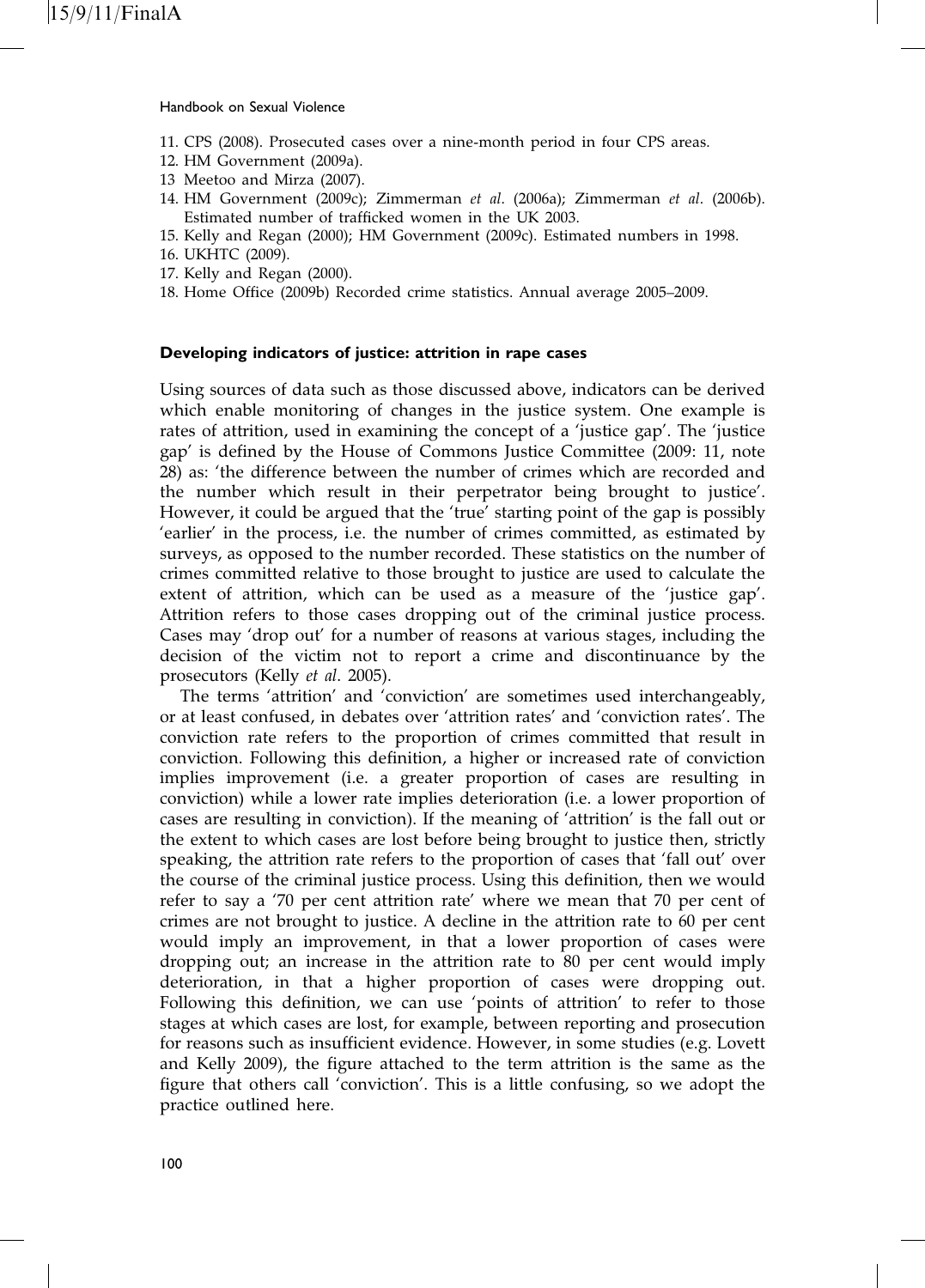Conviction rates can be defined differently depending on the start and end points of their measurement, and there is currently no agreement on how they should be calculated. This leads to various figures being used as 'conviction rates'. There are at least three potential starting points for measuring conviction rates. The most commonly practised method is to start with the number of crimes that are recorded by the police. A second method, and one recommended by most of those consulted by Alkire et al. (2009) for the Equality Measurement Framework, is the number of crimes reported in the British Crime Survey. The third is the number of crimes prosecuted by the Crown Prosecution Service, a method used by the CPS (2009b) and recommended by the Stern Review (2010). There are also different potential end points of the process. These include: 'conviction' as charged (e.g. conviction for rape following a charge for rape), which is the most commonly understood meaning (and used by, for example, Lovett and Kelly 2009); and conviction which includes convictions for a related offence, for example where someone charged with rape is convicted for the lesser crime of sexual assault. This end point is used by the CPS (e.g. CPS 2009b). In addition there is the category of 'sanction/detection' which is a police category for when offences are 'cleared up', and includes, in addition to the formal charging of a suspect, police cautions and offences that have been taken into consideration (Walker et al. 2009). The CPS is responsible for the prosecution of criminal cases in England and Wales and, in all but minor cases, determines the charge.

The most comprehensive way to calculate the conviction rate would be to use the earliest possible point at which the numbers of crimes are measured: the national surveys of crime victims. The next most comprehensive would be to use the number of crimes recorded by the police. A narrower way is to measure it from the point of prosecution. The first produces the worst (or lowest) conviction rate, the last the best (or highest). There are a number of issues that are relevant to the selection of the starting point. These include: the relatively small number of some of the specific crimes against women and minority groups so that the numbers in the BCS do not always constitute a statistically reliable base; differences between the concepts and categories that are used to measure crime at different points within the criminal justice system (CJS) and BCS; whether data is collected and disaggregated by equality groups; and the different responsibilities of different agencies in the CJS.

In selecting the end point, the strictest (and probably the most popularly understood) way to calculate the conviction rate is to limit it to convictions as charged. This produces the lowest conviction rate. The inclusion of conviction for lesser offences loosens the meaning, and 'improves' the conviction rate. The category of 'sanction detection' is a much wider one. Including convictions for lesser offences in the conviction rate is common practice across the CJS, and not only for equality issues; the differences in the way conviction rates are calculated often reflect the different priorities of different CJS agencies. Feist et al. (2007: 91) note that 'the oft-reported conviction rate for rape offences of approximately 6% is, in itself, accurate in that it correctly compares convictions for rape against offences for rape'. They also note that 'There is, of course, a debate to be had about whether it is more or less appropriate to include convictions for lesser offences in the calculation of a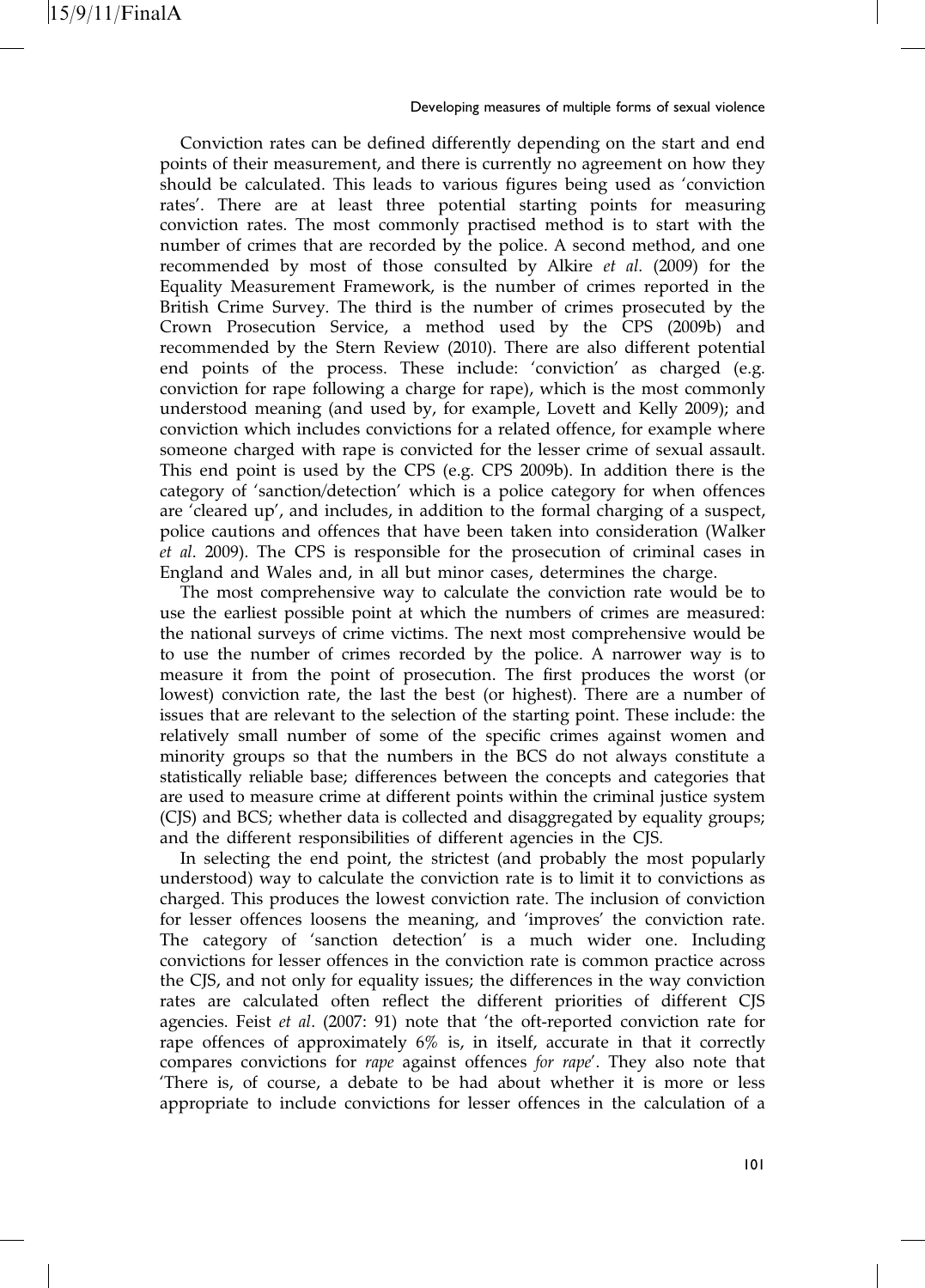conviction rate for rape.' They conclude by recommending moving to 'report on both figures to give the public as informed a picture as possible'.

Several different figures have been offered as the conviction rate for rape.

|                                                 | 1997  | 2000  | 2003   | 2006   |
|-------------------------------------------------|-------|-------|--------|--------|
| Reports                                         | 6,281 | 8.593 | 12.760 | 14.047 |
| Prosecutions                                    | 1,880 | 2.046 | 2.790  | 2,567  |
| % of cases leading to prosecution               | 30    | 24    | 22     | 18     |
| Convictions                                     | 599   | 598   | 673    | 863    |
| % of prosecutions leading to conviction         | 32    | 29    | 24     | 34     |
| Conviction rate (convictions as $%$ of reports) | 10    |       | 5      | 6      |

Table 4.8 Reports, prosecutions and convictions for rape, England and Wales

Source: Table calculations based on Lovett and Kelly (2009)

Table 4.8 shows that the conviction rate for rape, calculated by Lovett and Kelly (2009) as the percentage of recorded crimes of rape that end with a conviction for rape, was 6 per cent in 2006 in England and Wales (although Lovett and Kelly prefer to call this attrition).

Our own calculations, drawing on data published by the Home Office on the number of recorded crimes (Walker et al. 2009) and by the Ministry of Justice (2010a) on the number of offenders found guilty or cautioned, show that the percentage of rapes recorded as crimes that led to a conviction for rape in 2007 was 7.0 per cent and in 2008 was 7.6 per cent (see Table 4.9).

Table 4.9 Rape of a female: number of offences, sanction detections and number of offenders found guilty or cautioned for rape of a female, England and Wales

|                                                                                                                      | 2007/08 |      |
|----------------------------------------------------------------------------------------------------------------------|---------|------|
| Number of offences                                                                                                   |         |      |
|                                                                                                                      | 11,631  |      |
| Number of sanction detections                                                                                        | 2,899   |      |
|                                                                                                                      | 2007    | 2008 |
| Offenders found guilty or cautioned for rape of a female<br>Offenders found guilty or cautioned for rape of a female | 818     | 880  |
| as % of total offences                                                                                               | 7.0     | 7.6  |

Sources: Walker et al. (2009); Ministry of Justice (2010a)

When the 'conviction' rate includes convictions for a lesser offence (e.g. for sexual assault following a charge of rape) the figure is higher, as shown by the rate of 12 per cent calculated by Feist et al. (2007) for 2003/04.

Conviction rates calculated using the wider concept of 'sanction detection', which includes processes that conclude a case within the CJS but without a formal conviction (e.g. caution), are higher again, as shown by the figures in Table 4.10.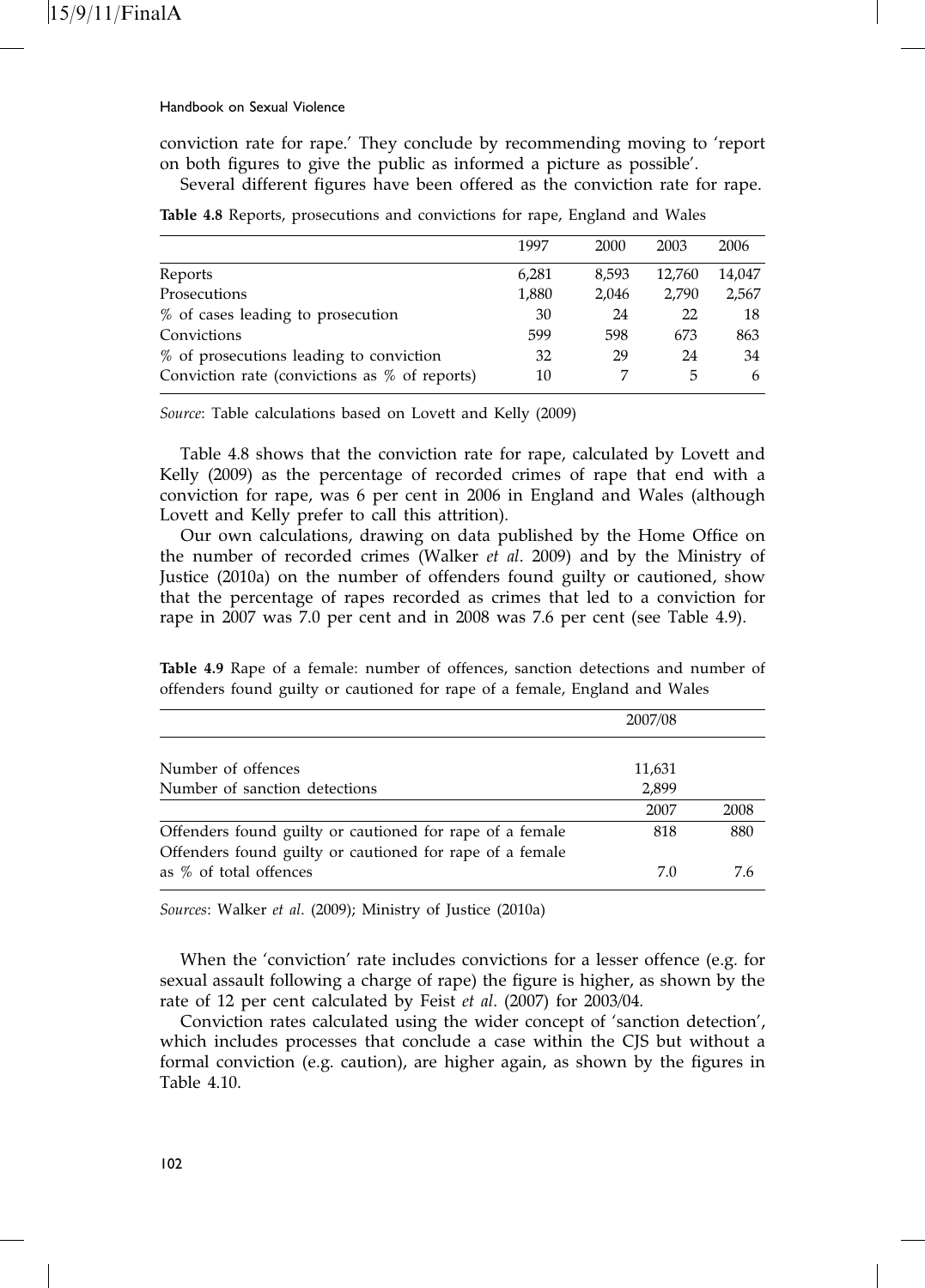| Offence                                | 2002<br>/03 | 2003<br>/04 | 2004<br>/05 | 2005<br>/06 | 2006<br>/07 | 2007<br>/08 | 2008<br>/09 | %<br>change    |
|----------------------------------------|-------------|-------------|-------------|-------------|-------------|-------------|-------------|----------------|
| Violence against the                   |             |             |             |             |             |             |             |                |
| person – with injury                   | 34          | 32          | 32          | 38          | 39          | 41          | 41          | 7              |
| Violence against the                   |             |             |             |             |             |             |             |                |
| person – without injury                | 37          | 34          | 40          | 47          | 53          | 55          | 53          | 16             |
| Total violence against                 |             |             |             |             |             |             |             |                |
| the person                             | 36          | 33          | 36          | 42          | 46          | 49          | 47          | 11             |
| Most serious sexual crime<br>of which: | 31          | 29          | 27          | 29          | 28          | 28          | 30          | $-2$           |
| Sexual assault on a female             | 30          | 28          | 27          | 29          | 28          | 28          | 30          | $\theta$       |
| Rape of a female                       | 30          | 26          | 25          | 25          | 25          | 25          | 26          | -4             |
| Other sexual offences                  | 34          | 33          | 32          | 35          | 35          | 38          | 38          | $\overline{4}$ |
| Total sexual offences                  | 32          | 30          | 28          | 31          | 30          | 30          | 31          | -1             |

Table 4.10 Sanction detection rates by offence group and selected offence types, percentages and percentage point change between 2002/03 and 2008/09

Source: Walker et al. (2009)

The highest conviction rates for rape are calculated by the Crown Prosecution Service (2009b), using the percentage of rape cases that were prosecuted as a starting point, and the percentage that led to a conviction for rape or a related and lesser offence as an end point. In 2008–9 this figure was 58 per cent for England and Wales (see Tables 4.11 and 4.12 for sexual offences excluding rape).

Table 4.11 Rape crime: pre-charge decisions and completed convictions by outcome, England and Wales

| Pre-charge decisions             | 2006-07 |      | $2007 - 08$ |      | 2008-09 |      |
|----------------------------------|---------|------|-------------|------|---------|------|
| All defendants                   | Volume  | %    | Volume      | %    | Volume  | $\%$ |
| Charged                          | 1,963   | 29.8 | 2,220       | 38.8 | 2,565   | 38.9 |
| Request for further evidence     | 110     | 1.7  | 55          | 1    | 43      | 0.7  |
| No prosecution                   | 3,559   | 54   | 3,025       | 52.9 | 3,511   | 53.2 |
| All other decisions              | 958     | 14.5 | 422         | 7.4  | 478     | 7.2  |
| Total                            | 6,590   | 100  | 5,722       | 100  | 6,597   | 100  |
| Completed convictions by outcome | 2006-07 |      | $2007 - 08$ |      | 2008-09 |      |
|                                  | Volume  | $\%$ | Volume      | %    | Volume  | $\%$ |
| Convictions                      | 1,778   | 54.5 | 2,021       | 57.7 | 2,018   | 57.7 |
| Unsuccessful                     | 1,486   | 45.5 | 1,482       | 42.3 | 1,477   | 42.3 |
| Total                            | 3,264   | 100  | 3,503       | 100  | 3,495   | 100  |

Source: CPS (2009b)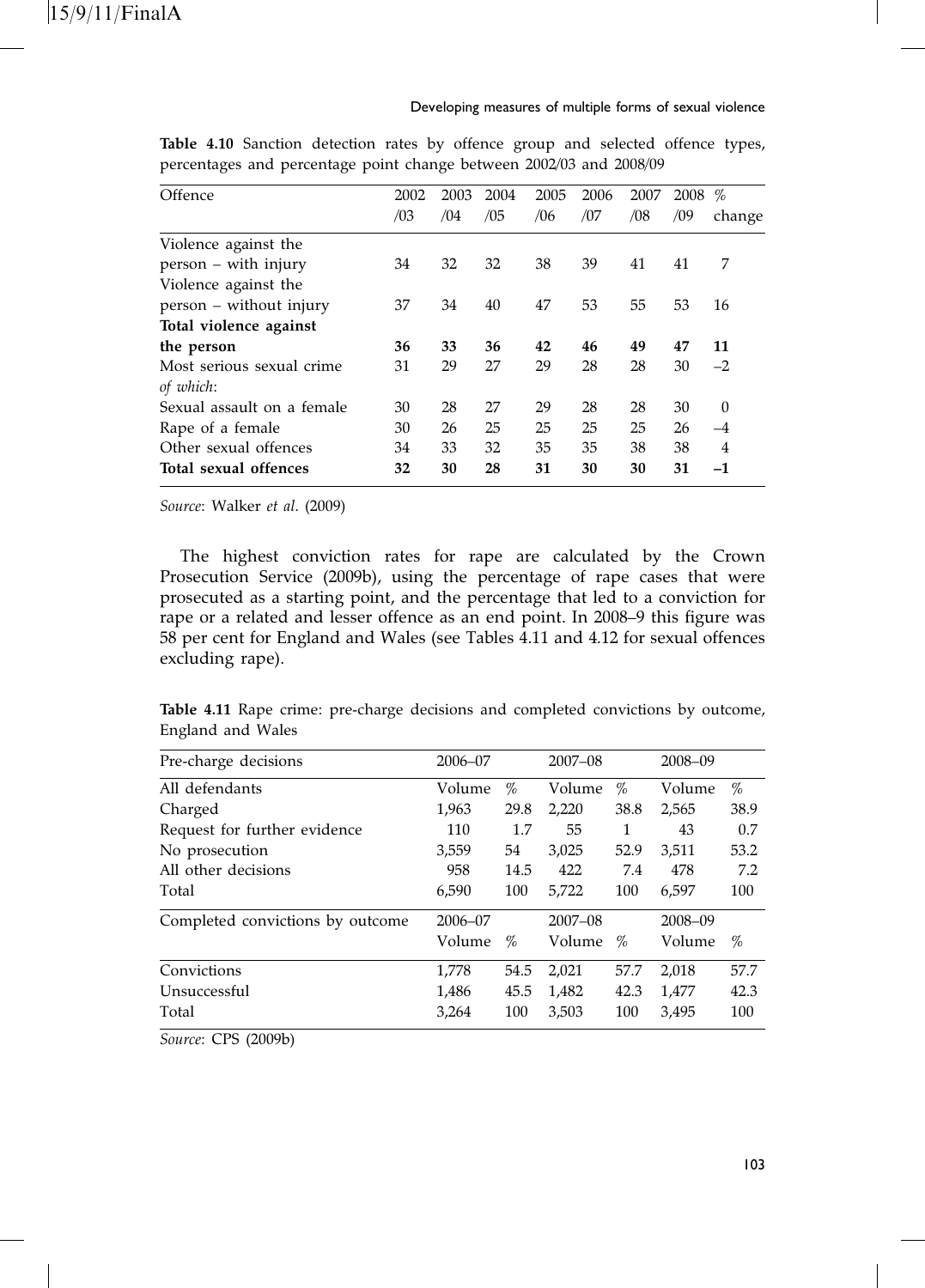| Completed convictions by outcome | 2006–07 |     | $2007 - 08$       |     | 2008-09    |      |
|----------------------------------|---------|-----|-------------------|-----|------------|------|
|                                  |         |     | Volume % Volume % |     | Volume %   |      |
| Convictions                      | 5.675   |     | 68.3 5.976        |     | 73.5 5,955 | 75.1 |
| Unsuccessful                     | 2,630   |     | 31.7 2.154        |     | 26.5 1.976 | 24.9 |
| Total                            | 8.305   | 100 | 8.130             | 100 | 7.931      | 100  |

Table 4.12 Sexual offences excluding rape: completed convictions by outcome, England and Wales

Source: CPS (2009b)

#### Changes in rape attrition/conviction rates

In the period 1997 to 2006, the rate of convictions for rape, as a percentage of police-recorded rapes, declined from 10 per cent in 1997 to 6 per cent in 2006 in England and Wales, according to Lovett and Kelly (2009) (Table 4.8) and from 9 per cent to 8 per cent according to Feist et al. (2007). If convictions for lesser offences are also counted, then the conviction rate fell from 18 per cent to 12 per cent between the same years (Feist et al. 2007).

In the more recent period, 2006/7 to 2008/9, the rate of charging of alleged rapists and the rate of convictions of those prosecuted have risen slightly in England and Wales. The rate of charging rose from 30 per cent to 39 per cent; while the rate of conviction (including for lesser offences) of those prosecuted rose slightly from 55 per cent to 58 per cent (see Table 4.11; CPS 2009b).

For the period 2002/3 to 2008/9, the sanction detection rate for 'rape of a female' fell from 30 per cent to 26 per cent, the lowest point being 25 per cent between 2004/5 and 2007/8 (Table 4.10; Walker et al. 2009).

In order to understand these changes, several cross-cutting processes need to be separated, together with a distinction between the pre- and post- 2003/6 periods.

Throughout the period 1997 to 2009 (and stretching further back in time) there has been an increase in the willingness of women to come forward to report rape to the police. The number of rapes recorded by the police more than doubled, increasing from 6,281 in 1997 to 14,047 in 2006 (Table 4.8; Lovett and Kelly 2009). Women appear to have demonstrated an increased confidence in the police and CJS to address the crime of rape; however, the increased reporting has not been matched by an increased rate of convictions (for discussion of the potential reasons for attrition in the criminal justice process, see Feist et al. 2007).

Between 1997 and 2006, there was a decline in the percentage of cases that led to prosecution, from 30 per cent to 18 per cent. Between 1997 and 2003, there was a decline in the percentage of prosecutions that led to conviction, from 32 per cent to 24 per cent (Table 4.8; Lovett and Kelly 2009).

When looking at conviction rates from the point of prosecution, the pattern is reversed from 2003. Lovett and Kelly's (2009) data set (Table 4.8), shows an increase in the percentage of prosecutions that led to conviction for rape from 24 per cent in 2003 to 34 per cent in 2006. Another data set (Table 4.11; CPS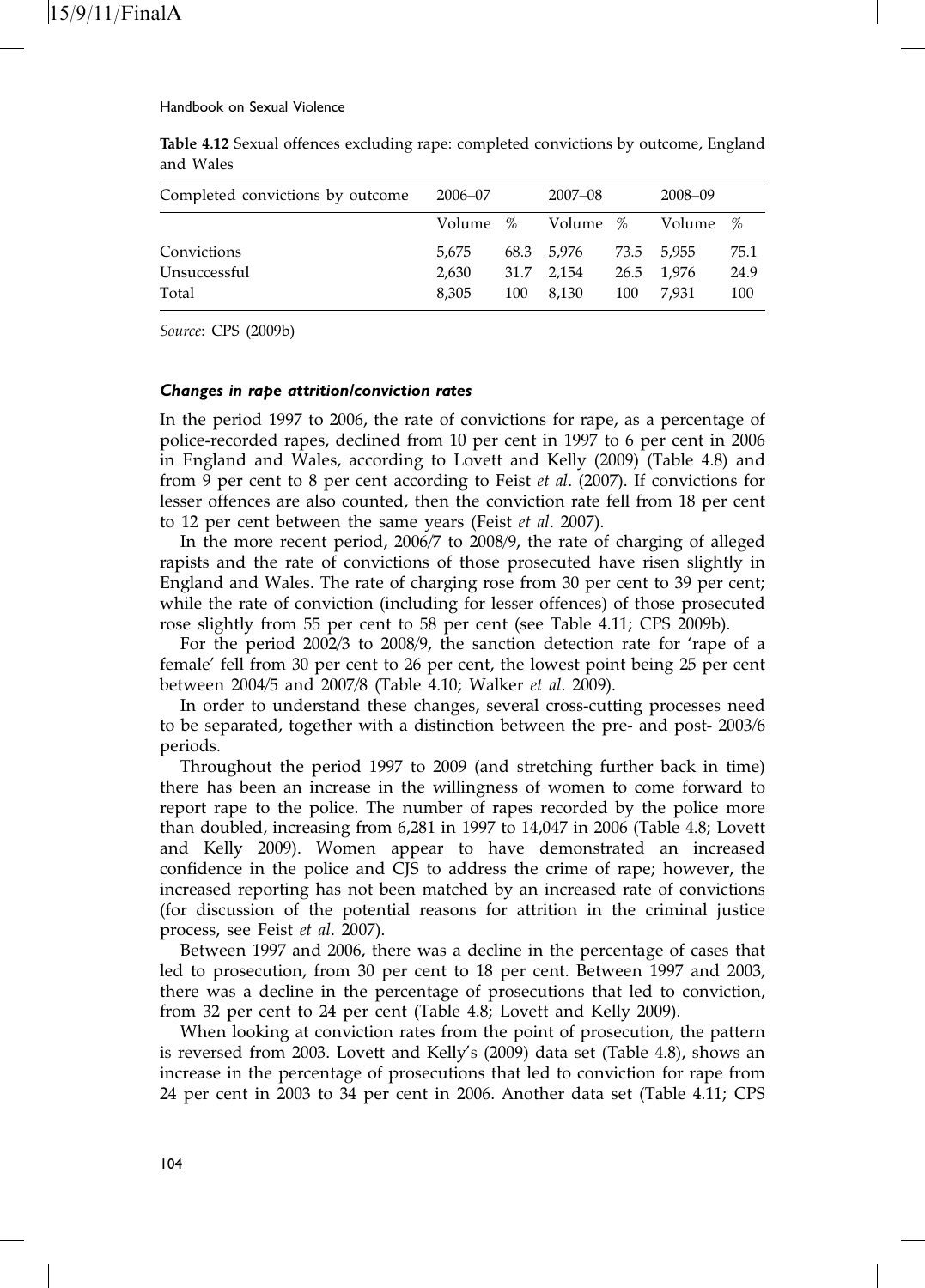2009b) shows an increase in the percentage of prosecutions that led to conviction for rape or some related lesser offence from 55 per cent in 2006/7 to 58 per cent in 2008/9. In addition, between 2006/7 and 2008/9, there is an improvement in the percentage of recorded rape cases which resulted in defendants being formally charged, increasing from 30 per cent in 2006/7 to 39 per cent in 2008/9 (Table 4.11). There have been many changes in policy by the CPS since around 2003, and these appear to have had effects. In particular, the CPS took over the decision-making on prosecution. Without specialised indepth study the specific impacts of these changes cannot be identified.

It would be useful to be able to investigate whether attrition (or the proportion of cases falling out) from the point of police recording to conviction had declined (implying improvement) during the recent period, 2006/7 to 2008/ 9. Unfortunately, the way the CPS (2009b) presents data for the public domain does not allow an attrition rate to be calculated for the CJS as a whole since there is a major discontinuity in the data provided by the CPS for the precharge and prosecution parts of the CJS process. There are many possible reasons for this, for example one set of data may refer to defendants and the other to offences, but these do not appear to be noted by the CPS in their report. So, while separate stages in the process can be investigated, it is not possible from the CPS data to produce a summary attrition rate for the CJS overall.

In summary, it would appear that the attrition rate for rape appears to have got worse (i.e. a higher proportion of cases being lost before being brought to justice) in the period 2002/3 to 2008/9, with a very small improvement (a higher proportion of cases resulting in conviction for rape) since around 2006.

#### Comparative attrition/conviction rates

While the rates of charging and rate of conviction after the start of the prosecution no longer give rise to the same level of concern as was noted in the past (Stern 2010), there is still serious concern about other points of attrition. A high proportion of cases are being lost between reporting to the police and charging (Feist et al. 2007), and from the point of recording by the police (Baird 2010). In order to make an assessment of the extent to which these attrition rates from the point of police recording are worse for equality groups than for non-equality groups it is necessary to make comparisons.

Table 4.10 shows that the sanction detection rate for 'rape of a female' was 26 per cent in 2008/9 compared with 47 per cent for 'violence against the person' and 41 per cent for 'violence against the person with injury' (Walker et al. 2009). The attrition rate is thus considerably worse for rape than for other violent crimes.

Similarly, of the offenders proceeded against, guilty verdicts were handed down in 38 per cent of the cases involving 'rape of a female', and 69 per cent of the cases involving 'violence against the person' (Table 4.13). This again shows that the attrition rate is considerably worse for rape than for other violent crimes, whether violence against the person or other sexual offences.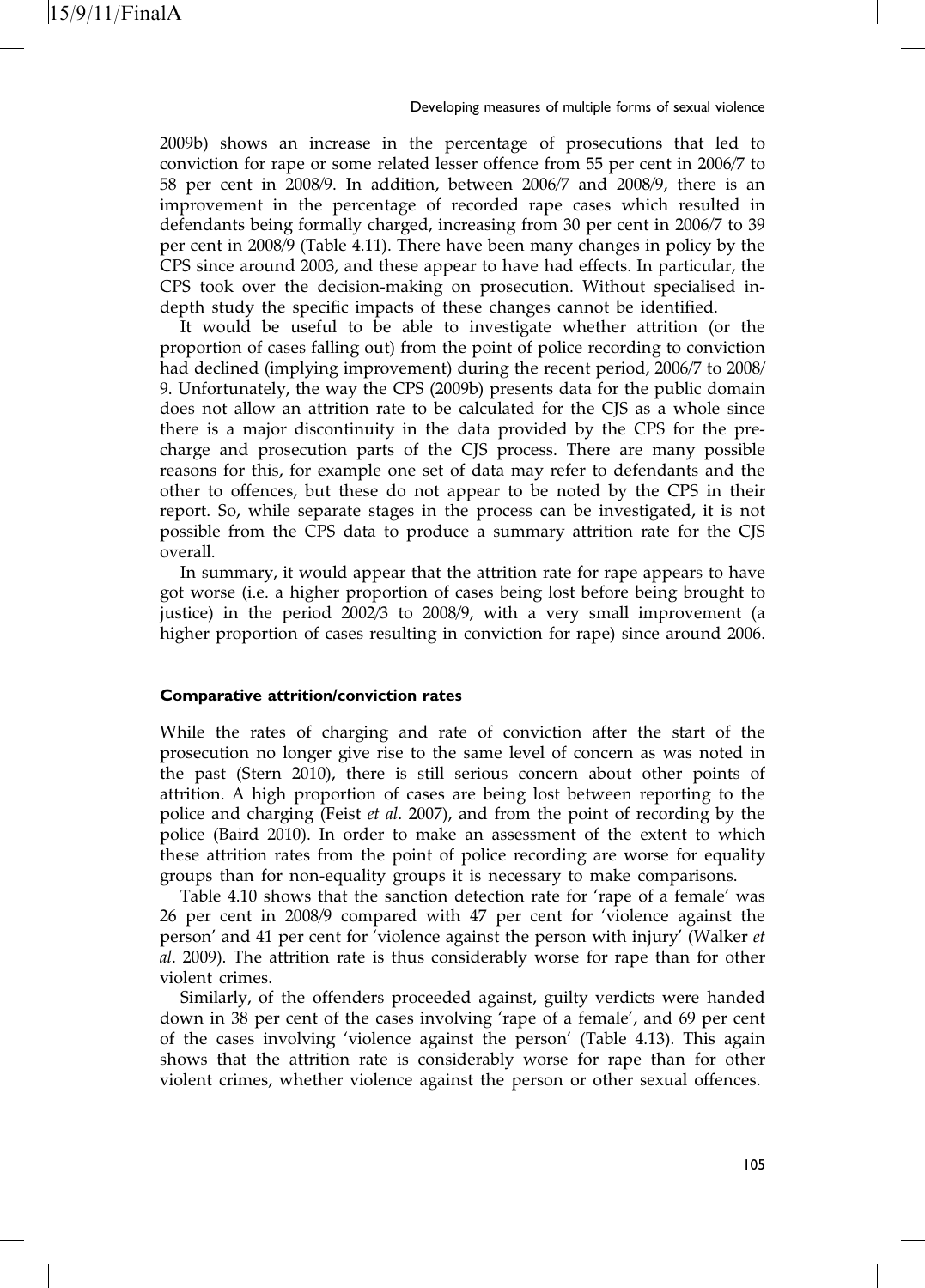|                                     | 2008   |  |
|-------------------------------------|--------|--|
| Violence against the person         |        |  |
| Total proceeded against             | 59,943 |  |
| Total found guilty                  | 41,519 |  |
| % of proceeded against found guilty | 69%    |  |
| Sexual offences                     |        |  |
| Total proceeded against             | 8,440  |  |
| Total found guilty                  | 5,135  |  |
| % of proceeded against found guilty | 61%    |  |
| Rape of a female                    |        |  |
| Total proceeded against             | 2,233  |  |
| Total found guilty                  | 855    |  |
| % of proceeded against found guilty | 38%    |  |

Table 4.13 Total offenders proceeded against and total found guilty, all courts, England and Wales

Source: Ministry of Justice (2010b)

#### Developing the measurement of attrition rates

There is controversy over the reasons for this greater attrition. The CPS (2009a: 31) notes the high number of unsuccessful outcomes in rape prosecutions due to jury acquittals. However, a report commissioned by the Ministry of Justice (Thomas 2010) found that juries convicted more often than they acquitted in rape cases and concluded that juries are not the primary source of the low conviction rate on rape. There are a number of studies that look at the various steps, including Kelly et al. (2005) and Feist et al. (2007), which identify several points rather than a single point at which attrition takes place. The scale of the attrition has become subject to some controversy, following the Stern Review's (2010) comments on the use of the 6 per cent figure, which were in turn met with critical comments (Baird 2010; Fawcett Society 2010). So the identification of the best procedure by which to measure it is of some importance.

It may be argued that the 6 per cent figure for rape convictions is actually a high estimate; a fully comprehensive attrition rate would use as its starting point the number of crimes committed as opposed to those recorded by the police, resulting in a much lower rate of conviction. This is particularly the case for rape, and indeed for cases of intimate partner and domestic violence, for which the rates of reporting are low relative to other crimes.

Conviction rates are measures of the extent to which the perpetrators of crimes are held to account by the CJS through criminal convictions. One method, developed for rape (Kelly et al. 2005), includes attrition across the whole of the CJS process in one statistic. Another method, developed by the CPS (2009b), addresses only the attrition that occurs after the point at which cases are prosecuted. There are further issues: the CPS regularly includes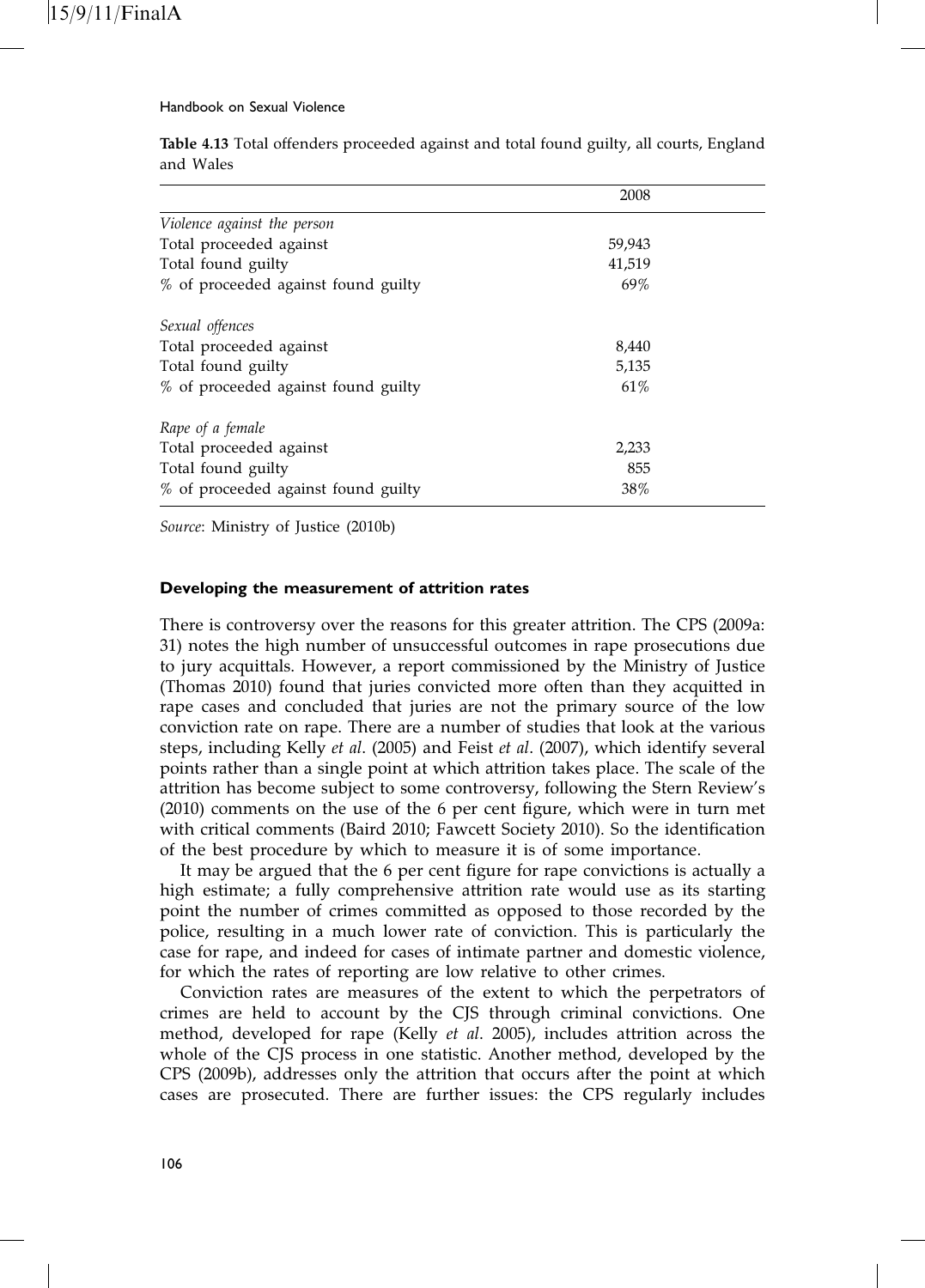convictions for lesser offences than the one charged as if they constituted convictions for the offence, doubling the success rate; a practice that some have called into question and consider inappropriate (Baird 2010; Fawcett Society 2010; House of Commons Home Affairs Select Committee 2008).

In consultations on indicators for legal security, the measure for attrition proposed by Alkire et al. (2009) for domestic violence, rape and hate crime was based on successful prosecutions of cases as a proportion of the total number of victims (as estimated by survey data). This received widespread support except from the Home Office, which considered the proposed measures to be statistically unsound because the use of data from more than one source introduced methodological inconsistencies. The revised proposal by Alkire et al., following the consultation, is to report three sets of figures in raw form: number of cases (estimated from surveys); cases reported and recorded by police; cases successfully prosecuted. While this provides the raw data needed to calculate an attrition rate (expressed as proportion or ratio), such raw data is not itself an attrition rate, thus it would be difficult to use this indicator in estimating the direction of shifts over time.

A narrower way of calculating the attrition is that used by the CPS. Here, the conviction rate is the proportion of total prosecutions that lead to convictions. However, this omits the attrition of cases in all the CJS procedures prior to the decision to prosecute (reporting, recording, detecting, arresting and charging). In relation to domestic violence, the House of Commons Home Affairs Committee (2008: 89) have criticised this method of calculation:

Although some progress has been made by the Crown Prosecution Service over the last few years in increasing conviction rates for domestic violence offences, it is sobering to note that, in areas in which the attrition process has been tracked, the conviction rate for domestic violence, at around 5%, is even lower than that for rape, which is 5.7%. Without linking CPS data on successful prosecutions to data on incidence, arrest, charge and caution, the increase in successful prosecutions tells us little about the criminal justice response to domestic violence.

There is a range of possible solutions here. One may be to calculate the attrition rate for different parts of the CJS separately, for example providing specific rates for the police (from the cases recorded to the number of cases referred to the CPS) and the CPS (from prosecution to conviction). Another solution might be to bring the statistical systems into sufficient alignment such that concerns about different methodology become insignificant and a figure for the system as a whole can be produced. A further approach would be to track individual cases throughout the criminal justice system to monitor attrition more accurately at the different stages in the process and subsequently develop measures to prevent these cases being lost. But whether the procedure is to split the attrition into parts or to produce it as one for the whole system, the concept of attrition is best understood as the proportion of rape cases that do not lead to conviction.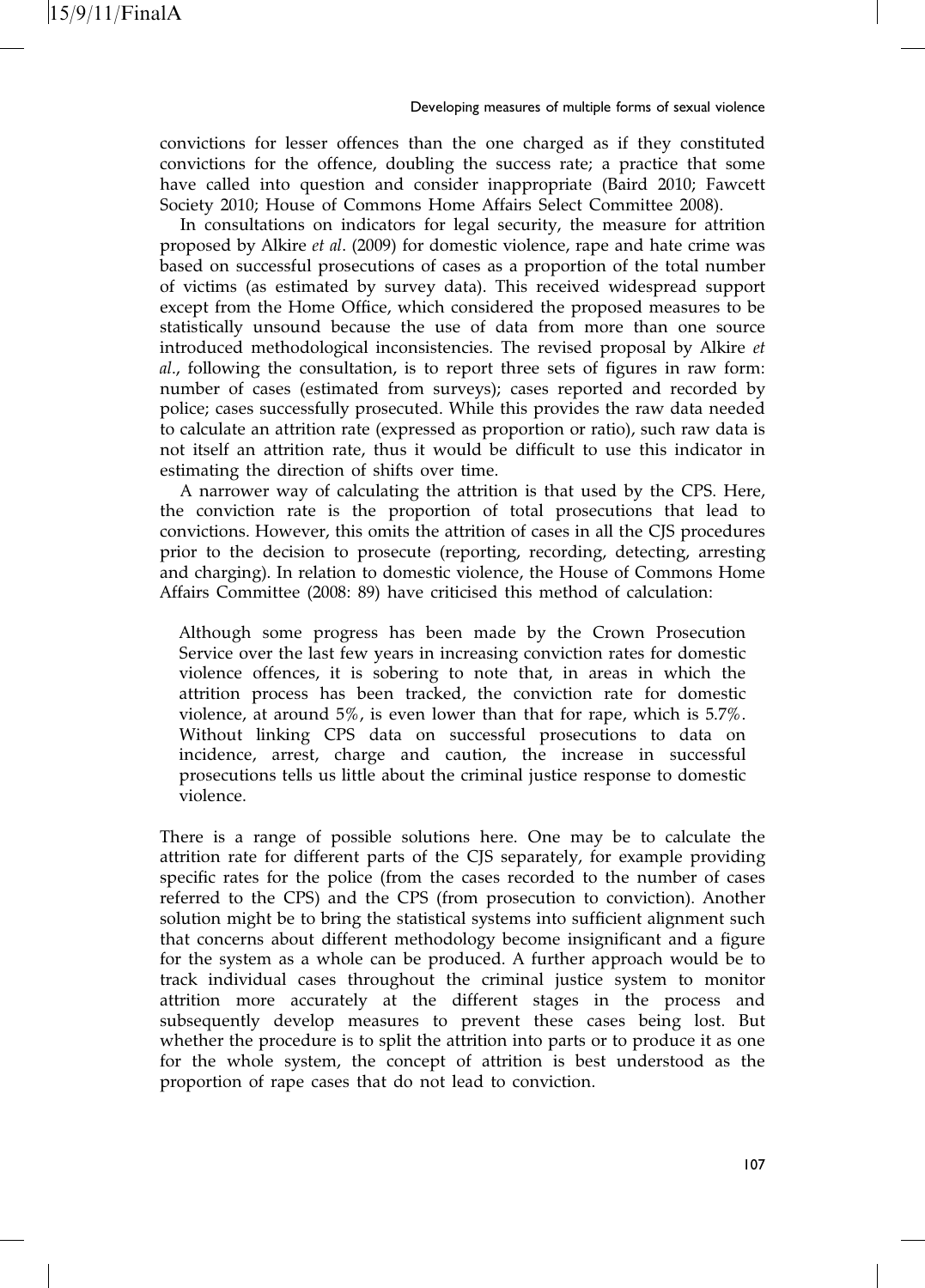## **Conclusions**

The quantitative measurement of the extent of sexual assault has contributed to the process of making the issue one of public debate. The tension between the different measurements of sexual violence is significant. The difference between the extent of sexual violence reported to national surveys, that reported to and recorded by the police and that of convictions in court is vivid testimony to the social processes that allow only some limited numbers of cases to be made visible to the public and be brought to justice. The concepts of 'attrition rate' and 'conviction rate' are important in measuring this 'justice gap'. Given the importance of this justice gap for both gender justice and justice in general, it is not surprising that the way it is conceptualised and measured is subject to critical commentary and public debate. While official reports have recommended a narrow focus on conviction rates after cases enter the court system, most experts have recommended that the concept encompasses the proportion of actual cases of rape that lead to criminal convictions for rape. This latter statistic captures the attrition or 'fall out' of cases across the criminal justice process and the points at which improvements are necessary in order to increase the proportion of cases that are brought to justice.

The source of the most reliable data on the extent of sexual violence is the British Crime Survey and in particular the self-completion module. The crime surveys are more reliable than other forms of data, for example recorded crime data, because of the notorious under-reporting of sexual violence crimes. Although survey data may still underestimate the extent of sexual violence crimes, they are nonetheless more reliable than other data. However, less common forms of sexual violence cannot be accurately identified using this method and remain invisible. This is particularly a problem for measuring sexual violence against social groups found at the intersection of two or more inequalities, here examined as forced marriage, trafficking for sexual exploitation and FGM. There are no national survey data or administrative data for these forms of violence. Indeed, there is agreement among academics, civil society actors and policy-makers that there is no reliable data or, at present, way of measuring incidents of forced marriage, trafficking or FGM, let alone agreed definitions of these forms of sexual violence. Agreeing on a definition to enable measurement is a necessary first step. Where quantitative measurements of the extent of sexual assault have contributed to making sexual assault visible and to the process of making the issue one of public debate, other forms of sexual violence remain less visible.

Kelly's early work on the definition of sexual violence was important in broadening the understanding of sexual violence by drawing attention to issues in addition to rape and highlighting the centrality of gendered power to its analysis. Building on the subsequent 20 years of research on sexual violence, we can now develop beyond the initial concept of the continuum of sexual violence. During this period several further forms of sexual violence have been identified and named, along with the development of specific laws and policies to address them. While they are doubtless all connected, it is important to recognise the distinctions between them, the better to measure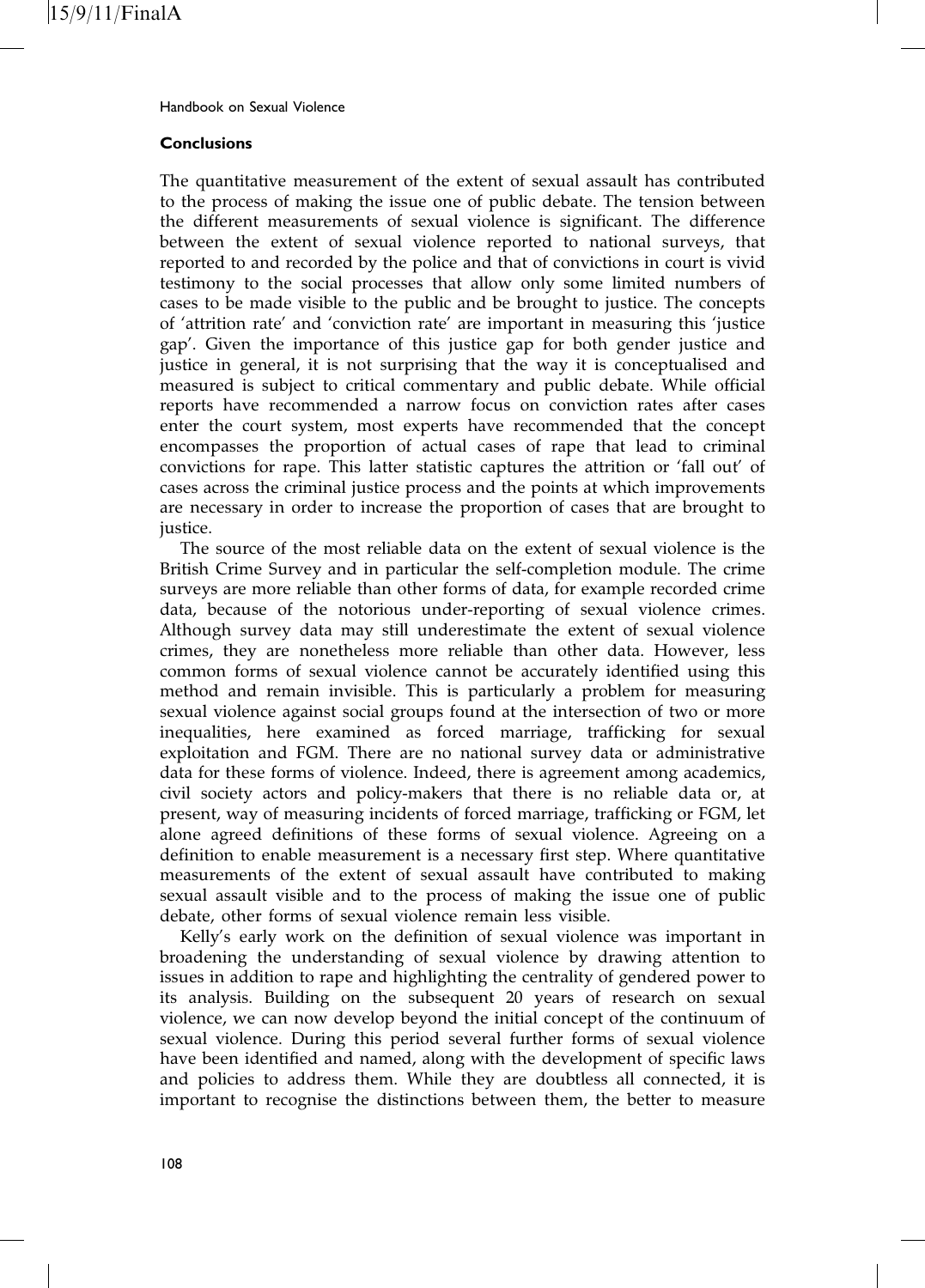and address them, hence we have provided data on the measurement of multiple forms of sexual violence.

The quality of the measurement of the nature and extent of sexual violence has been improving substantially over recent years, but much further improvement is still needed.

#### Further reading

For a further account of measurement issues in sexual assault (as well as domestic violence and stalking) see Sylvia Walby and Jonathan Allen (2004) Domestic Violence, Sexual Assault and Stalking: Findings from the British Crime Survey. HORS 276. London: Home Office. For an account of how rape cases fall out of the criminal justice system see Liz Kelly, Jo Lovett and Linda Regan (2005) A Gap or a Chasm? Attrition in Reported Rape Cases. Home Office Research Study 293. London: Home Office. For an account of the 'complexities and pitfalls' in measuring trafficking, see Ernesto Savona and Sonia Stefanizzi (eds) Measuring Human Trafficking. New York: Springer. The forthcoming book by Sylvia Walby (2012) Gender Violence (Cambridge: Polity) situates the identification and counting of sexual violence in a wider context.

#### References

- Alkire, S., Bastagli, F., Burchardt, T., Clark, D., Holder, H., Ibrahim, S., Munoz, M., Tsang, P. and Vizard, P. (2009) Developing the Equality Measurement Framework: selecting the indicators. Manchester: EHRC. Available from: [http://www.equalityhu](http://www.equalityhumanrights.com/fairer-britain/equality-measurement-framework/)[manrights.com/fairer-britain/equality-measurement-framework/](http://www.equalityhumanrights.com/fairer-britain/equality-measurement-framework/) (accessed 15 November 2010).
- Baird, V. (2010) 'Stern review published Rape reporting in England and Wales', Women's National Commission. Available from: [http://www.thewnc.org.uk/work-of](http://www.thewnc.org.uk/work-ofthe-wnc/violence-against-women/sexual-violence/307-stern-review-published-rapereporting-in-england-and-wales.html)[the-wnc/violence-against-women/sexual-violence/307-stern-review-published-rape](http://www.thewnc.org.uk/work-ofthe-wnc/violence-against-women/sexual-violence/307-stern-review-published-rapereporting-in-england-and-wales.html)[reporting-in-england-and-wales.html](http://www.thewnc.org.uk/work-ofthe-wnc/violence-against-women/sexual-violence/307-stern-review-published-rapereporting-in-england-and-wales.html) (accessed 15 November 2010).
- Burman, M., Lovett, J. and Kelly, L. (2009) Different systems, similar outcomes? Tracking attrition in reported rape cases in eleven countries. Country briefing: Scotland. Child and Woman Abuse Studies Unit: London Metropolitan University.
- CPS (2008) Pilot on forced marriage and so-called 'honour' crime findings. Available from: [http://](http://www.cps.gov.uk/publications/docs/findings_from_cps_pilot_on_forced_marriage.pdf) [www.cps.gov.uk/publications/docs/findings\\_from\\_cps\\_pilot\\_on\\_forced\\_marriage.pdf](http://www.cps.gov.uk/publications/docs/findings_from_cps_pilot_on_forced_marriage.pdf) (accessed 15th November 2010).
- CPS (2009a) Violence Against Women: Guidance. Available from: [http://www.cps. gov.uk/](http://www.cps.ov.uk/legal/v_to_z/violence_against_women/#content) legal/v to z/violence against women/#content (accessed 15 November 2010).
- CPS (2009b) Violence Against Women Crime Report 2008–09. London: CPS. Available from: [http://www.cps.gov.uk/publications/docs/CPS\\_VAW\\_report\\_2009.pdf](http://www.cps.gov.uk/publications/docs/CPS_VAW_report_2009.pdf) (accessed 15 November 2010).
- CPS Equality and Diversity Unit (2009c) Proposals for our next Single Equality Scheme 2010–2011: Public Consultation Document. London: CPS. Available from: [http://](http://www.cps.gov.uk/consultations/ses_consultation.pdf) [www.cps.gov.uk/consultations/ses\\_consultation.pdf](http://www.cps.gov.uk/consultations/ses_consultation.pdf) (accessed 15 November 2010).
- CPS (2009d) CPS Policy for Prosecuting Case of Rape. Available from: [http://](http://www.cps.gov.uk/publications/docs/prosecuting_rape.pdf) [www.cps.gov.uk/publications/docs/prosecuting\\_rape.pdf](http://www.cps.gov.uk/publications/docs/prosecuting_rape.pdf) (accessed 15 November 2010).
- Department for Children, Schools and Families (DCSF) (2009) Forced Marriage Prevalence and Service Response. Available from: [http://www.dcsf.gov.uk/pns/](http://www.dcsf.gov.uk/pns/DisplayPN.cgi%3Fpn_id%3D2009_0123)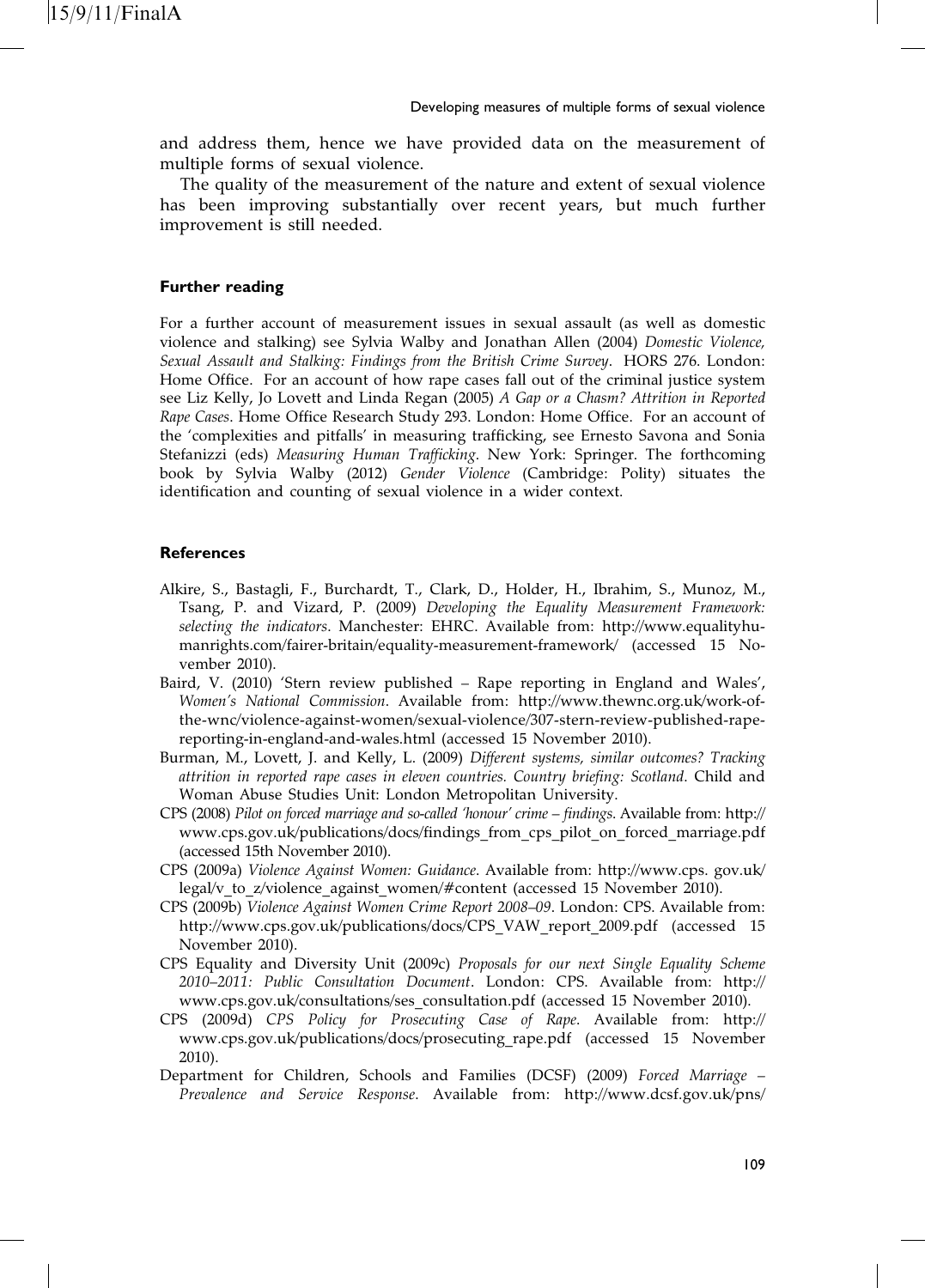[DisplayPN.cgi%3Fpn\\_id%3D2009\\_0123](http://www.dcsf.gov.uk/pns/DisplayPN.cgi%3Fpn_id%3D2009_0123) (accessed 15 November 2010).

- Dorkenoo, E., Morison, L., and Macfarlane, A. (2007) A Statistical Study to Estimate the Prevalence of Female Genital Mutilation in England and Wales. Foundation for Women's Health, Research and Development (FORWARD) in collaboration with The London School of Hygiene and Tropical Medicine and the Department of Midwifery, City University.
- End Violence Against Women (2007) Making the Grade. The third annual independent analysis of UK Government initiatives on violence against women. London: EVAW. Available from: [http://www.endviolenceagainstwomen.org.uk/data/files/evaw\\_mtg](http://www.endviolenceagainstwomen.org.uk/data/files/evaw_mtg_uk.pdf) [\\_uk.pdf](http://www.endviolenceagainstwomen.org.uk/data/files/evaw_mtg_uk.pdf) (accessed 15 November 2010).
- Fawcett Society (2010) Statement on Stern Review Recommendations on the Handling of Rape Complaints. Available from: [http://www.fawcettsociety.org.uk//index.asp?Page](http://www.fawcettsociety.org.uk//index.asp?PageID=1115) [ID=1115](http://www.fawcettsociety.org.uk//index.asp?PageID=1115) (accessed 22 April 2010).
- Feist, A., Ashe, J., Lawrence, J., McPhee, D. and Wilson, R. (2007) Investigating and Detecting Recorded Offences of Rape. (Home Office Online Report 18/07). Available from:<http://rds.homeoffice.gov.uk/rds/pdfs07/rdsolr1807.pdf> (accessed 15 November 2010).
- Finney, A. (2006) Domestic Violence, Sexual Assault and Stalking: findings from the 2004/05 British Crime Survey (Home Office). Available from: [http://www.homeoffice.gov.uk/](http://www.homeoffice.gov.uk/rds/pdfs06/rdsolr1206.pdf) [rds/pdfs06/rdsolr1206.pdf](http://www.homeoffice.gov.uk/rds/pdfs06/rdsolr1206.pdf) (accessed 15 November 2010).
- Forced Marriage Unit (no year) Forced Marriage Unit. Available from: [http://](http://www.fco.gov.uk/en/global-issues/human-rights/forced-marriage-unit/) [www.fco.gov.uk/en/global-issues/human-rights/forced-marriage-unit/](http://www.fco.gov.uk/en/global-issues/human-rights/forced-marriage-unit/) (accessed 15 November 2010).
- Government Equalities Office (no year) Factsheet Female Genital Mutilation. Available from: [http://www.equalities.gov.uk/pdf/Female%20Gential%20MutilationFACT](http://www.equalities.gov.uk/pdf/Female%20Gential%20MutilationFACTSHEET.pdf) [SHEET.pdf](http://www.equalities.gov.uk/pdf/Female%20Gential%20MutilationFACTSHEET.pdf) (accessed 3 December 2009).
- HM Government (2007) Cross Government Action Plan on Sexual Violence and Abuse. Available from: [http://www.homeoffice.gov.uk/documents/Sexual-violence-action](http://www.homeoffice.gov.uk/documents/Sexual-violence-actionplan)[plan](http://www.homeoffice.gov.uk/documents/Sexual-violence-actionplan)
- HM Government (2009a) Together We Can End Violence Against Women and Girls: a strategy. London: Home Office. Available from: [http://webarchive.nationalarchives.](http://webarchive.nationalarchives.-gov.uk/20100418065544/http://www.homeoffice.gov.uk/documents/vawg-strategy-2009/end-violence-against-women2835.pdf?view=Binary) [gov.uk/20100418065544/http://www.homeoffice.gov.uk/documents/vawg-strategy-](http://webarchive.nationalarchives.-gov.uk/20100418065544/http://www.homeoffice.gov.uk/documents/vawg-strategy-2009/end-violence-against-women2835.pdf?view=Binary)[2009/end-violence-against-women2835.pdf?view=Binary](http://webarchive.nationalarchives.-gov.uk/20100418065544/http://www.homeoffice.gov.uk/documents/vawg-strategy-2009/end-violence-against-women2835.pdf?view=Binary)
- HM Government (2009b) Together We Can End Violence Against Women and Girls: a consultation. London: Home Office. Available from: [http://www.homeoffice.gov.uk/](http://www.homeoffice.gov.uk/documents/cons-2009-vaw/) [documents/cons-2009-vaw/ \(](http://www.homeoffice.gov.uk/documents/cons-2009-vaw/)accessed 15 November 2010).
- HM Government (2009c) Mainstreaming the Commissioning of Local Services to Address Violence Against Women and Girls. London: Home Office. Available from: [http://](http://webarchive.nationalarchives.gov.uk/+/http://www.homeoffice.gov.uk/documents/cons-2009-mainstreaming/index.html) [webarchive.nationalarchives.gov.uk/+/http://www.homeoffice.gov.uk/documents/](http://webarchive.nationalarchives.gov.uk/+/http://www.homeoffice.gov.uk/documents/cons-2009-mainstreaming/index.html) [cons-2009-mainstreaming/index.html](http://webarchive.nationalarchives.gov.uk/+/http://www.homeoffice.gov.uk/documents/cons-2009-mainstreaming/index.html) (accessed 15 November 2010).
- HM Government (2010) Call to End Violence against Women and Girls: Action Plan. London: Home Office. Available from [http://www.homeoffice.gov.uk/publications/](http://www.homeoffice.gov.uk/publications/crime/call-end-violence-women-girls/vawg-action-plan?view=Binary) [crime/call-end-violence-women-girls/vawg-action-plan?view=Binary](http://www.homeoffice.gov.uk/publications/crime/call-end-violence-women-girls/vawg-action-plan?view=Binary)
- HM Government, Foreign and Commonwealth Office, Home Office, Department for Children Schools and Families, Department of Health, Department for Communities and Local Government, Department for Innovation, Universities and Skills, Welsh Assembly Government, Association of Chief Police Officers (2008) The Right to Choose: Multi-agency statutory guidance for dealing with forced marriage. Available from: <http://www.fco.gov.uk/resources/en/pdf/3849543/forced-marriage-right-to-choose> (accessed 156 November 2010).
- Home Office (no year) The National Crime Recording Standard: what you need to know. Available from:<http://www.homeoffice.gov.uk/rds/pdfs08/ncrs.pdf> (accessed 15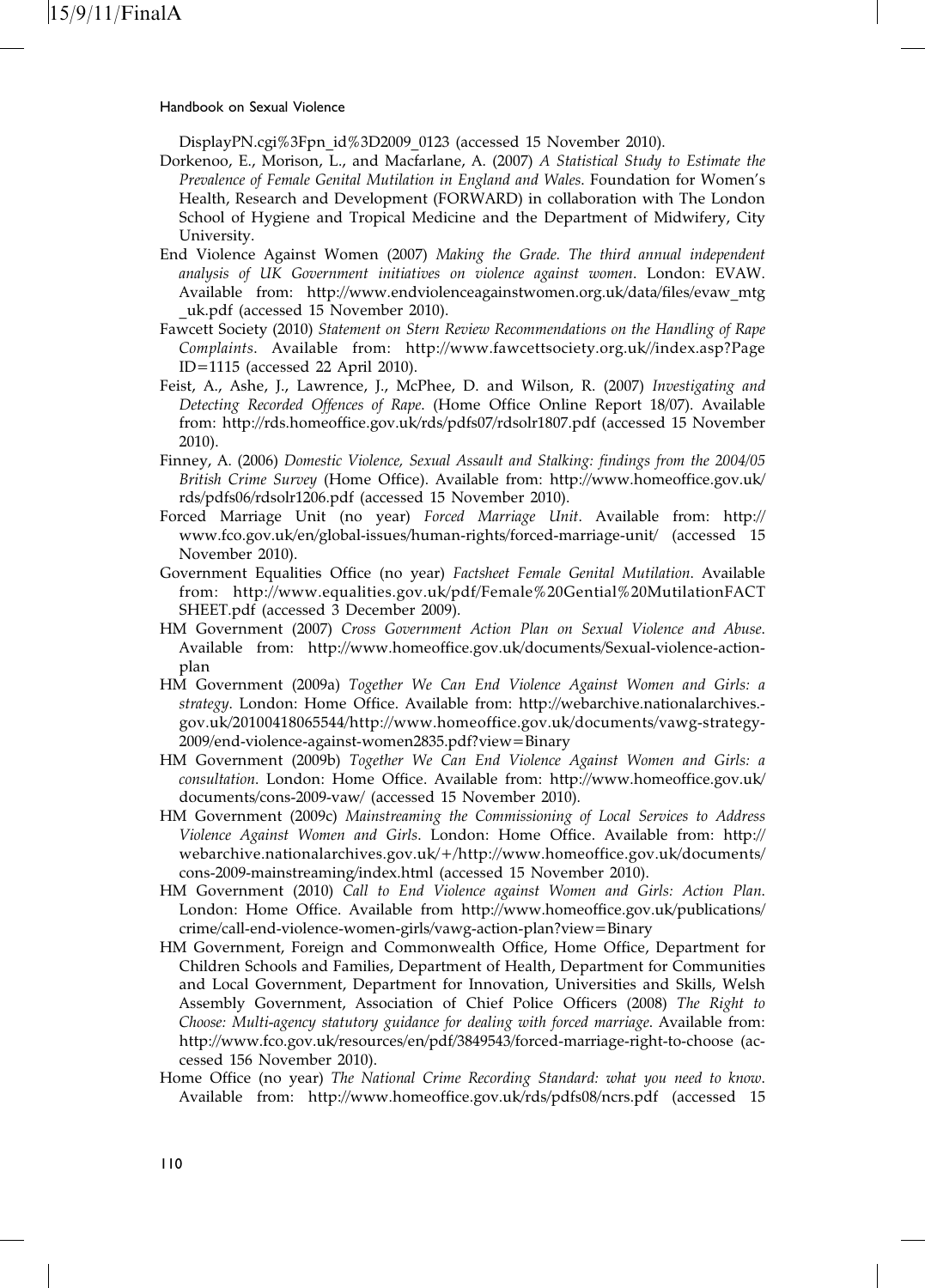November 2010).

- Home Office (2000a) Setting the Boundaries: Reforming the Law on Sexual Offences. (London: Home Office). Available from: [http://lawbore.net/articles/setting-the](http://lawbore.net/articles/setting-theboundaries.pdf)[boundaries.pdf](http://lawbore.net/articles/setting-theboundaries.pdf) (accessed 15 November 2010).
- Home Office (2000b) Setting the Boundaries: Reforming the Law on Sexual Offences. Volume 2: Supporting Evidence. London: Home Office. Available from: [https://www.wholesm.](https://www.wholesm.com/Downloads/SettingTheBoundariesVol2.pdf) [com/Downloads/SettingTheBoundariesVol2.pdf](https://www.wholesm.com/Downloads/SettingTheBoundariesVol2.pdf) (aAccessed 15 November 2010).
- Home Office (2007) Control of Immigration: Statistics United Kingdom 2006. Available from:<http://www.official-documents.gov.uk/document/cm71/7197/7197.pdf> (accessed 15 November 2010).
- Home Office (2008a) Home Office Counting Rules for Recorded Crime: Sexual Offences. Available from: [http://www.homeoffice.gov.uk/rds/pdfs08/countsexual 08.pdf](http://www.homeoffice.gov.uk/rds/pdfs08/countsexual08.pdf) (accessed 15 November 2010).
- Home Office (2009a) Home Office Counting Rules for Recorded Crime: General Rules. Available from:<http://www.homeoffice.gov.uk/rds/pdfs09/countgeneral09.pdf> (accessed 15 November 2010).
- Home Office (2009b) Crime in England and Wales. Volume 1. Findings from the British Crime Survey. Statistical Bulletin July 2009. Available from: [http://rds.homeoffice.](http://rds.homeoffice.gov.uk/rds/pdfs09/hosb1109vol1.pdf) [gov.uk/rds/pdfs09/hosb1109vol1.pdf](http://rds.homeoffice.gov.uk/rds/pdfs09/hosb1109vol1.pdf) (accessed 15 November 2010).
- Home Office (2009c) Together We Can End Violence Against Women and Girls. London: Home Office. Available from: [http://webarchive.nationalarchives.gov.uk/](http://webarchive.nationalarchives.gov.uk/20100418065544/http://www.homeoffice.gov.uk/documents/vawg-strategy-2009.endviolence-against-women2835.pdg?view=Binary) [20100418065544/http://www.homeoffice.gov.uk/documents/vawg-strategy-2009.end](http://webarchive.nationalarchives.gov.uk/20100418065544/http://www.homeoffice.gov.uk/documents/vawg-strategy-2009.endviolence-against-women2835.pdg?view=Binary)[violence-against-women2835.pdg?view=Binary](http://webarchive.nationalarchives.gov.uk/20100418065544/http://www.homeoffice.gov.uk/documents/vawg-strategy-2009.endviolence-against-women2835.pdg?view=Binary) (accessed 8 June 2011).
- Home Office Recorded Crime Statistics 2002/03–2008/09. Available from: [http://](http://www.homeoffice.gov.uk/science-research/research-statistics/crime/crime-statistics/police-recorded-crime/) [www.homeoffice.gov.uk/science-research/research-statistics/crime/crime-statistics/](http://www.homeoffice.gov.uk/science-research/research-statistics/crime/crime-statistics/police-recorded-crime/) [police-recorded-crime/](http://www.homeoffice.gov.uk/science-research/research-statistics/crime/crime-statistics/police-recorded-crime/) (accessed 8 June 2011).
- House of Commons Home Affairs Select Committee (2008) Domestic Violence, Forced Marriage and 'Honour'-Based Violence. Sixth Report of Session 2007–08. London: The Stationery Office. Available from: [http://www.publications.parliament.uk/pa/](http://www.publications.parliament.uk/pa/cm200708/cmselect/cmhaff/263/263i.pdf) [cm200708/cmselect/cmhaff/263/263i.pdf](http://www.publications.parliament.uk/pa/cm200708/cmselect/cmhaff/263/263i.pdf) (accessed 15 November 2010).
- House of Commons Justice Committee (2009) The Crown Prosecution Service: Gatekeeper of the Criminal Justice System. Ninth Report of Session 2008–09. London: The Stationery Office. Available from: [http://www.publications.parliament.uk/pa/cm200809/cmselect](http://www.publications.parliament.uk/pa/cm200809/cmselect/cmjust/186/186.pdf) [/cmjust/186/186.pdf](http://www.publications.parliament.uk/pa/cm200809/cmselect/cmjust/186/186.pdf) (accessed 15 November 2010).
- Joint Committee on Human Rights (House of Lords and House of Commons) (2006) Human Trafficking. Twenty-sixth Report of Session 2005–06. Volume 1, Report, together with formal minutes. HL paper 245-1, HC 1127-1. London: The Stationery Office. Available from: [http://www.publications.parliament.uk/pa/jt200506/jtselect/jtrights/](http://www.publications.parliament.uk/pa/jt200506/jtselect/jtrights/245/245.pdf) [245/245.pdf](http://www.publications.parliament.uk/pa/jt200506/jtselect/jtrights/245/245.pdf) (accessed 15 November 2010).
- Kazimirski, A., Keogh, P., Kumari, V., Smith, R., Gowland, S. and Purdon, S. with Khanum, N. (2009) Forced Marriage. Prevalence and Service Response. National Centre for Social Research. Department for Children, Schools and Families Research Report DCSF-RR128.
- Kelly, L. (1988) Surviving Sexual Violence. Cambridge: Polity.
- Kelly, L. and Regan, L. (2000) Stopping Traffic: exploring the extent of, and responses to, trafficking in women for sexual exploitation in the UK. Home Office Police Research Series Paper 125. London: Home Office.
- Kelly, L., Lovett, J. and Regan, L. (2005) A Gap or a Chasm? Attrition in reported rape cases. Home Office Research Study. London: Home Office.
- Kwateng-Kluvitse, A. (2004) 'Legislation in Europe regarding female genital mutilation and the implementation of the law in Belgium, France, Spain, Sweden and the UK'. International Centre for Reproductive Health, Ghent University, De Pintelaan 185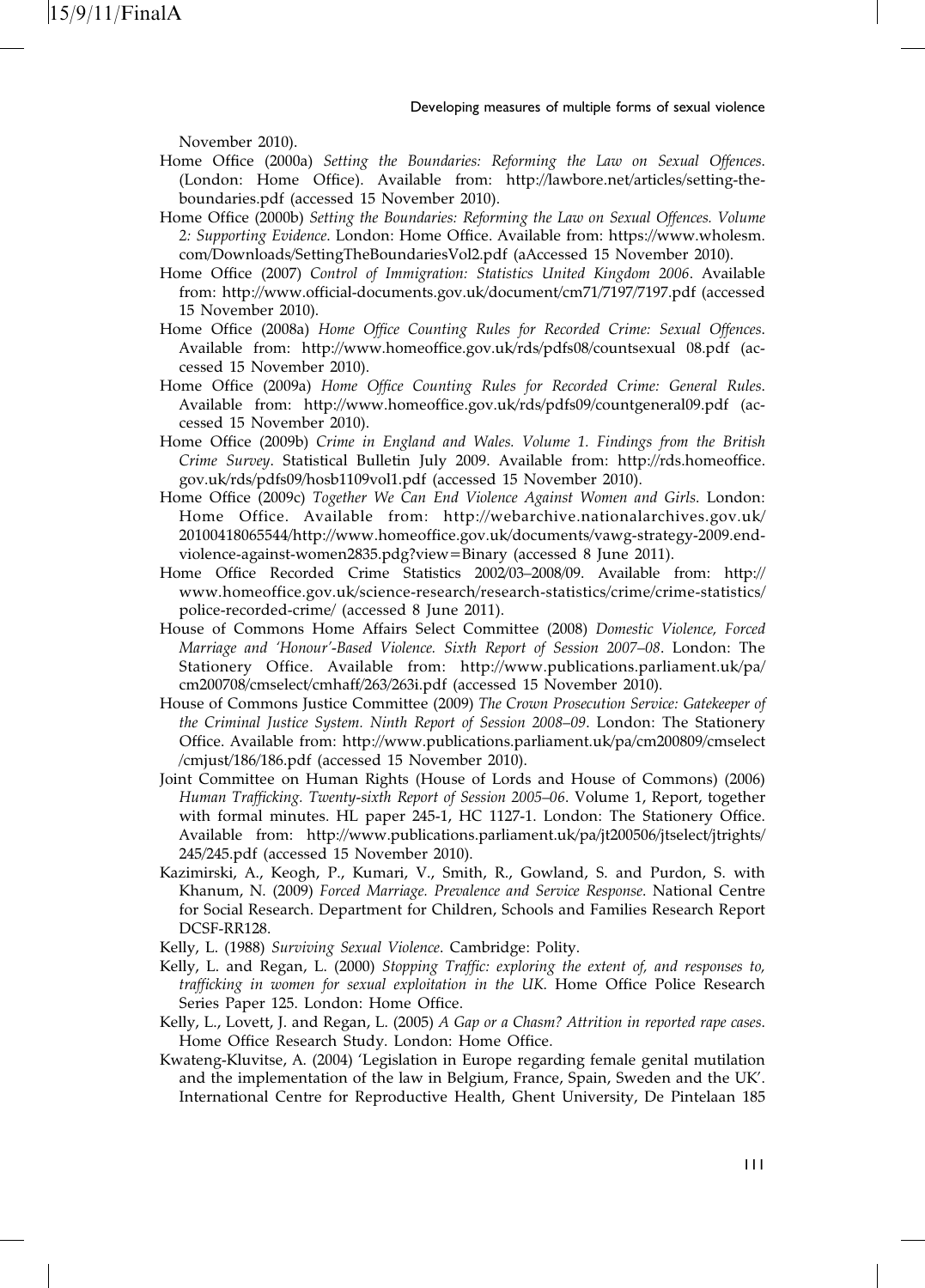P3,9000 Ghent, Belgium.

- Lovett, J. and Kelly, L. (2009) Different Systems, Similar Outcomes? Tracking attrition in reported rape cases in eleven countries. Country briefing: England and Wales. Child and Woman Abuse Studies Unit: London Metropolitan University. Available from: [http://www.cwasu.org/publication\\_display.asp?pageid=PAPERS&type=1&page](http://www.cwasu.org/publication_display.asp?pageid=PAPERS&type=1&pagekey=44&year=2009) [key=44&year=2009](http://www.cwasu.org/publication_display.asp?pageid=PAPERS&type=1&pagekey=44&year=2009) (accessed 15 November 2010).
- Lovett, J., Regan, L. and Kelly, L. (2004) Sexual Assault Referral Centres: Developing Good Practice and Maximising Potentials. London: Home Office. Available at: [http://](http://rds.homeoffice.gov.uk/rds/pdfs04/hors285.pdf) [rds.homeoffice.gov.uk/rds/pdfs04/hors285.pdf](http://rds.homeoffice.gov.uk/rds/pdfs04/hors285.pdf) (accessed 15 November 2010).
- MacLeod, P., Kinver, A., Page, L., Iliasov, A. and Williams, R. (2009) SCJS 2008–09 Sexual Victimisation and Stalking. Edinburgh: The Scottish Government. Available from:<http://www.scotland.gov.uk/Resource/Doc/296164/0092066.pdf> (accessed 15 November 2010).
- MacLeod, P., Kinver, A., Page, L., Iliasov, A. and Williams, R. (2009) SCJS 2008-09 Partner Abuse. Edinburgh: The Scottish Government. Available from: [http://](http://www.scotland.gov.uk/Resource/Doc/296149/0092065.pdf) [www.scotland.gov.uk/Resource/Doc/296149/0092065.pdf](http://www.scotland.gov.uk/Resource/Doc/296149/0092065.pdf)
- Meetoo, V. and Mirza, H.S. (2007) 'There is nothing ''honourable'' about honour killings: Gender, violence and the limits of multiculturalism', Women's Studies International Forum, 30: 187–200.
- Ministry of Justice (2009a) One Year On: the initial impact of the Forced Marriage (Civil Protection) Act 2007 in its first year of operation. Available from: [http://](http://www.justice.gov.uk/publications/docs/one-year-on-forced-marriage-act.pdf) [www.justice.gov.uk/publications/docs/one-year-on-forced-marriage-act.pdf](http://www.justice.gov.uk/publications/docs/one-year-on-forced-marriage-act.pdf) (accessed 15 November 2010).
- Ministry of Justice (2010a) Criminal Statistics Annual Report 2008. Available from: [http://](http://www.justice.gov.uk/publications/criminalannual.htm) [www.justice.gov.uk/publications/criminalannual.htm](http://www.justice.gov.uk/publications/criminalannual.htm) (accessed 25 May 2010).
- Ministry of Justice (2010b) Supplementary Tables Volume 5 Proceedings at all courts. Available from:<http://www.justice.gov.uk/publications/criminalannual.htm> (accessed 15 November 2010).
- Sexual Offences Act 2003:<http://www.legislation.gov.uk/ukpga/2003/42/contents>
- Sleator, A. (2003) The Female Genital Mutilation Bill. House of Commons Library.
- Stern, Baroness Vivien (2010) The Stern Review. London: GEO, Home Office. Available from: [http://www.equalities.gov.uk/pdf/Stern\\_Review\\_of\\_Rape\\_Reporting\\_1FINAL.](http://www.equalities.gov.uk/pdf/Stern_Review_of_Rape_Reporting_1FINAL.pdf) [pdf](http://www.equalities.gov.uk/pdf/Stern_Review_of_Rape_Reporting_1FINAL.pdf) (accessed 15 November 2010).
- Thomas, C. (2010) Are Juries Fair? Ministry of Justice Research Series 1/10. London: Ministry of Justice.
- United Kingdom Human Trafficking Centre (UKHTC) (2009) United Kingdom Pentameter 2 Statistics of Victims Recovered and Suspects Arrested during the Operational Phase. Available from: http://www.ukhtc.org/sites/default/files/UKHTC\_UKP2\_stats\_ not [protectively\\_marked.pdf](http://www.ukhtc.org/sites/default/files/UKHTC_UKP2_stats_not_protectively_marked.pdf) (accessed 15 November 2010)
- Walby, S. and Allen, J. (2004) Domestic Violence, Sexual Assault and Stalking: Findings from the British Crime Survey. London: Home Office.
- Walby, S., Armstrong, J. and Humphreys, L. (2008) Review of Equality Statistics. EHRC Research Report No. 1. Manchester: EHRC. Available from: [http://www.lancs.ac.uk/](http://www.lancs.ac.uk/fass/doc_library/sociology/Walby_review_of_equality_statistics_241008.pdf) [fass/doc\\_library/sociology/Walby\\_review\\_of\\_equality\\_statistics\\_241008.pdf](http://www.lancs.ac.uk/fass/doc_library/sociology/Walby_review_of_equality_statistics_241008.pdf) (accessed 15 November 2010).
- Walker, A., Flatley, J., Kershaw, C. and Moon, D. (2009) Crime in England and Wales 2008/09. London: Home Office.
- Walklate, S. (2008) 'What is to be done about violence against women? Gender, violence, cosmopolitanism and the law', British Journal of Criminology, 48 (1): 39–54.
- Women's Aid (2007) Residents Questionnaire, Annual Survey 2007. Available from: [http://](http://womensaid.org.uk/domestic_violence_topic.asp?section=0001000100220031§ionTitle=Forced+marriage) [womensaid.org.uk/domestic\\_violence\\_topic.asp?section=0001000100220031&section](http://womensaid.org.uk/domestic_violence_topic.asp?section=0001000100220031§ionTitle=Forced+marriage) [Title=Forced+marriage](http://womensaid.org.uk/domestic_violence_topic.asp?section=0001000100220031§ionTitle=Forced+marriage) (accessed 8 June 2011).